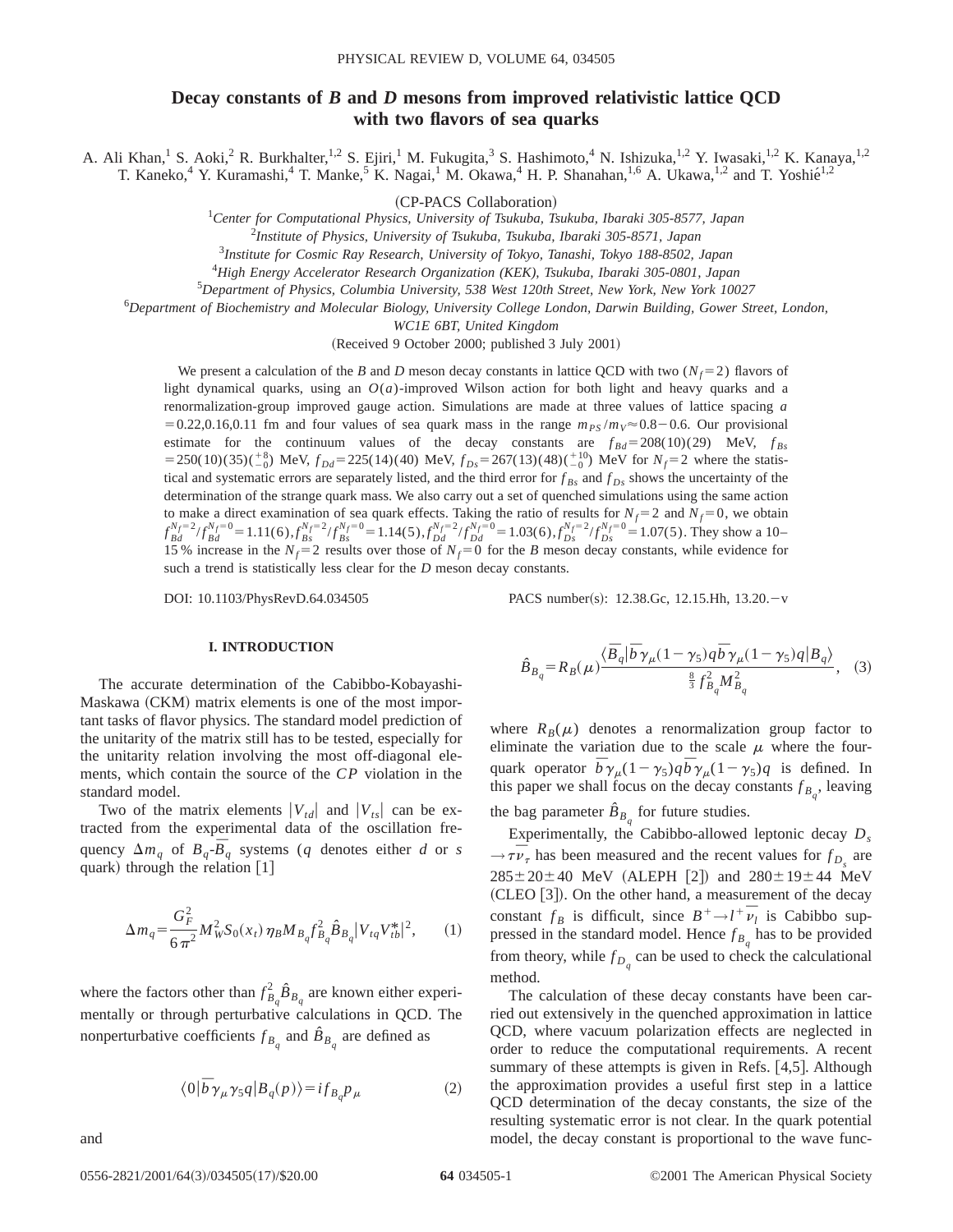tion at the origin squared and the potential at such short distance scales can be expressed in terms of the running coupling constant. Therefore, one can demonstrate, on a heuristic level, that the decay constant is affected by the number of flavors  $N_f$ , where  $N_f$ =0 corresponds to the quenched approximation. Additionally, a recent study of the light hadron spectrum in the quenched approximation indicates a deviation of about 10% from experiment  $[6]$ . For the decay constants, quenched chiral perturbation theory suggests  $[7,8]$ that the deviation introduced by the approximation may be significant.

The elimination of this approximation is numerically highly intensive and has become realistic only recently. The MILC Collaboration [9] and Collins *et al.* [10] have performed first calculations of the decay constants on the lattice with two degenerate sea quark flavors, and found an indication that  $f_{B_a}$  is considerably larger in the presence of sea quarks. In these studies the discretization of the sea quarks is defined using the staggered fermion action, which is different from that used for the light valence quark [Wilson fermion in Ref. [9] and the  $O(a)$ -improved (clover) fermion in Ref. [10]. It could introduce an additional source of systematic error in the results. In fact, a rather different  $a$  (the lattice spacing), dependence in  $f_B$  is observed in Ref. [9] between quenched and unquenched calculations, even though the formulations for valence heavy and light quarks are the same.

In our work we apply a consistent formulation where for both sea and light valence quarks we use the same action, and study the *a* dependence by performing three sets of twoflavor calculations at  $a \approx 0.22$ , 0.16, and 0.11 fm. For comparison, we carry out quenched calculations at ten different values of *a* covering the range studied in the two flavor calculations. We employ the  $O(a)$ -improved quark action [11] for both sea and valence light quarks. The same action is used for the heavy quark, applying the nonrelativistic reinterpretation of Ref.  $[12]$ . The gauge field is described by a renormalization group improved action  $[13]$ , which reduces the descretization error on the coarse lattices on which our calculations are made.

The rest of this paper is outlined as follows. In Sec. II we discuss the lattice actions and the formulation to treat heavy quarks. The computational details involved in the calculation are described in Sec. III, and our analysis procedures in Sec. IV. We present the results in Sec. V where we discuss in particular how we estimate the values in the continuum limit and their errors, and make a comparison between the  $N_f$  $=0$  and  $N_f=2$  results. Our conclusions are summarized in Sec. VI.

### **II. LATTICE ACTIONS**

## **A. Light sector**

The renormalization group  $(RG)$  improved gauge action we employ takes the form  $[13]$ 

$$
S_g^{\mathbf{R}} = \frac{\beta}{6} \left( c_0 \sum W_{1 \times 1} + c_1 \sum W_{1 \times 2} \right), \tag{4}
$$

where  $W_{1\times1}$  and  $W_{1\times2}$  are the Wilson loops of size  $1\times1$ 

and  $1\times2$ , respectively, and the sums run over all possible sites and orientations. The parameter  $\beta$  is related to the bare gauge coupling  $g_0^2$  through  $\beta = 6/g_0^2$ . The coefficients  $c_0$  and *c*<sup>1</sup> are defined as

$$
c_0 = 3.648,\t(5)
$$

$$
c_1 = \frac{1}{8}(1 - c_0) = -0.331,
$$
 (6)

which are chosen so as to approximate the renormalization group trajectory in two dimensional operator space.

For quarks we employ the  $O(a)$ -improved (clover) action  $\lceil 11 \rceil$  defined by

$$
S_q^{\mathbf{C}} = \sum_{x,y} \overline{\psi}_x \left[ D_{xy}^{\mathbf{W}} - c_{SW} K \sum_{\mu < \nu} \sigma_{\mu\nu} F_{\mu\nu} \right] \psi_y, \tag{7}
$$

where  $D_{xy}^{\mathbf{W}}$  is the standard Wilson formulation of the Dirac fermion matrix

$$
D_{xy}^{\mathbf{W}} = \delta_{xy} - K \sum_{\mu} \left\{ (1 - \gamma_{\mu}) U_{x,\mu} \delta_{x + \hat{\mu},y} \right. + (1 + \gamma_{\mu}) U_{x,\mu}^{\dagger} \delta_{x,y + \hat{\mu}} \right\}
$$
 (8)

and the matrix  $F_{\mu\nu}$  is the simplest definition of the field strength,

$$
F_{\mu\nu} = \frac{1}{8i} (f_{\mu\nu} - f_{\mu\nu}^{\dagger}), \tag{9}
$$

where  $f_{\mu\nu}$  is the standard clover-shaped definition of the gauge field strength. The leading discretization error in the Wilson fermion action  $(c_{SW}=0)$  is removed by appropriately tuning the parameter  $c_{SW}$ . We apply a mean field approximation  $c_{SW} = P^{-3/4}$ , where  $P = \langle W_{1 \times 1} \rangle$ . To avoid a tuning of  $c_{SW}$  depending on the hopping parameter  $K$ , a perturbative expansion at one-loop  $P=1-0.1402g_0^2$  is used to evaluate *P*, since we find that the one-loop estimate approximates the observed value of *P* very well for our range of parameters, the difference being at worst  $8\%$  [14]. Furthermore, there is also good agreement between the above definition of  $c_{SW}$  and the one-loop value computed in Ref. [15]. With this choice, the leading contributions among remaining discretization errors are  $O(\alpha_s a)$  and  $O(a^2)$  for light quarks.

The efficacy of this choice of actions over the standard action has been demonstrated in Ref.  $[16]$  by examining the rotational invariance of the static potential and the scaling behavior of the light hadron spectrum. In using the clover fermion action, we also note that care must be taken in defining currents, which will be discussed below.

## **B. Heavy quarks**

It seems implausible to examine hadrons containing heavy quarks with mass  $m<sub>0</sub>a>1$  on a lattice with the spacing *a*, as one expects the discretization effects to become uncontrollably large for such large masses. However, this is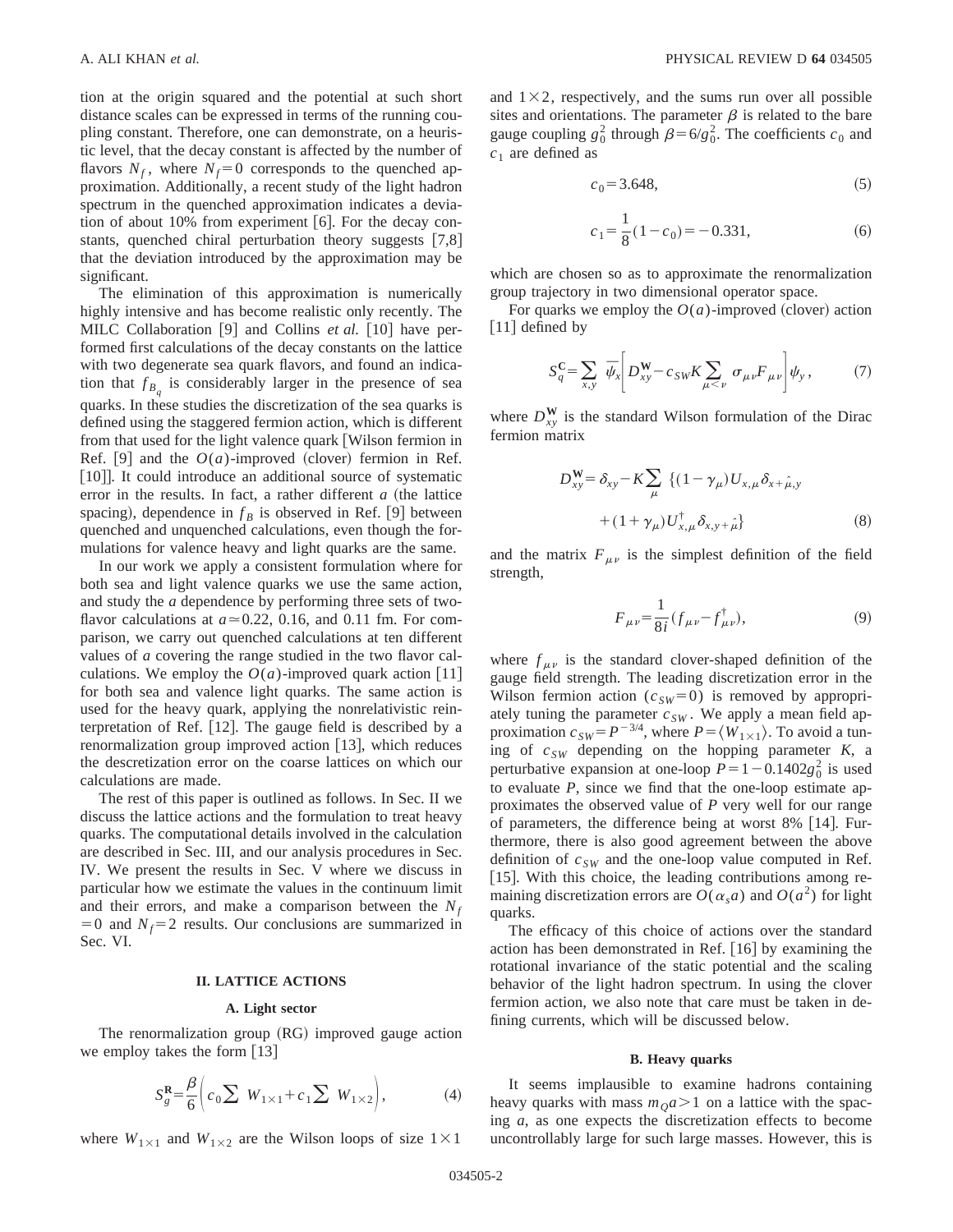not necessarily true for heavy-light mesons. The spatial momentum of the light degrees of freedom in the heavy-light system is controlled by the QCD scale  $\Lambda_{\text{OCD}}$  rather than the much larger heavy quark mass scale. In the limit of infinite  $m<sub>O</sub>$ , the heavy quark mass decouples from the dynamics of the system, and the heavy quark effective theory (HQET) [17] becomes a good approximation. At a finite  $m<sub>Q</sub>$ , the correction may be incorporated as an expansion in  $1/m<sub>O</sub>$ , which is a basis of the nonrelativistic QCD (NRQCD).

On the lattice, it is straightforward to formulate the static  $[18]$  and NRQCD  $[19,20]$  actions, and a number of (quenched) calculations of  $f_B$  have been performed using them. Another formulation to realize the idea of HQET on the lattice  $\lceil 12 \rceil$  is also useful, as it uses the same relativistic form of the quark action as that for light quarks except that the *bare* heavy quark mass  $m_0$  may be taken to be arbitrarily large.

For the heavy-light system, where the typical spatial momentum of the heavy quark is small compared to the inverse lattice spacing, one can construct an effective Hamiltonian starting from a relativistic action

$$
\hat{H} \approx \hat{\hat{\Psi}} \left[ M_1 + \gamma_0 A_0 - \frac{\mathbf{D}^2}{2M_2} - \frac{i\mathbf{\Sigma} \cdot \mathbf{B}}{2M_B} - \gamma_0 \frac{[\gamma \cdot \mathbf{D}, \gamma \cdot \mathbf{E}]}{8M_E^2} \right] \hat{\Psi},\tag{10}
$$

where **D** is the covariant derivative,  $\Sigma$  the Pauli spin matrices, and **B** and **E** are the chromomagentic and chromoelectric fields, respectively, and an expansion in small spatial momentum or equivalently in *a***D** on the lattice is performed. This Hamiltonian is equivalent to the standard nonrelativistic Hamiltonian if the "mass" parameters  $M_1$ ,  $M_2$ ,  $M_B$ , and  $M_E$  are equal to each other. Those are, however, different functions of  $am_0$  and not necessarily equal to each other, unless the parameters in the initial relativistic action are appropriately tuned. The strategy suggested in Ref.  $[12]$  is, therefore, to take the action as an effective theory to generate the dynamics described by Eq.  $(10)$ . The appropriate mass parameter in the nonrelativistic effective theory is the ''kinetic'' mass  $M_2$ , while the "pole" mass  $M_1$  does not affect the dynamics of heavy quark and plays merely a role of energy shift in this formalism. To obtain a correct action at order  $1/M$ , the mass parameter which characterizes the spinmagnetic interaction  $M_B$  must be equal to  $M_2$ , which is satisfied for the  $O(a)$ -improved (clover) action up to perturbative corrections. On the other hand, there is no tunable parameter in the clover action to make  $M_E$  equal to  $M_2$  and  $M_B$ , so that the contributions of  $O(1/M^2)$  and higher are not correctly described by the clover action.

At tree level, the kinetic mass  $M<sub>2</sub>$  of the heavy quark is given by  $\lceil 12 \rceil$ 

$$
aM_2 = \left(\frac{2}{am_0(2 + am_0)} + \frac{1}{1 + am_0}\right)^{-1},\tag{11}
$$

where the bare mass  $am_0$  is defined as  $am_0 = \frac{1}{2}(1/K)$  $-1/K_c$ ). The one-loop relation is also known [21–23] for the standard plaquette gauge action but not for our choice of the action. Hence we employ the tadpole improvement  $|24|$  of the above relation, which is obtained by simply replacing  $am_0$  with  $8K_cam_0$ .

The heavy-light meson mass  $aM_{\text{HOFF}}$  defined in the HQET is then obtained as  $[25,26]$ 

$$
aM_{\text{HQET}}^M = aM_{\text{pole}}^M + (aM_2^Q - aM_1^Q),\tag{12}
$$

from the pole mass  $aM_{\text{pole}}$  extracted from the exponential fall off of the heavy-light propagator. The superscript *M* or *Q* in Eq.  $(12)$  distinguishes the mass of the heavy-light meson (*M*) from the heavy quark mass (*Q*). The parameters  $aM_1^Q$ and  $aM_2^Q$  are the tree-level defined pole and kinetic masses of the heavy quark.

An alternative way to obtain the heavy-light meson mass is to measure its energy-momentum dispersion relation and fit with the form  $E(\mathbf{p}) = M_{\text{pole}} + \mathbf{p}^2/(2M_{\text{kin}}) + O(\mathbf{p}^4)$  to extract the "kinetic" mass  $M_{kin}$  (as employed in Ref. [27]). Unfortunately, for the lattices which were used to quote our final results the statistical ensemble was not large enough to obtain an accurate measurement of  $M_{kin}$ . For this reason, this choice of the kinetic mass will not be further discussed here.

The axial current to be measured should also be modified to obtain the results correct at  $O(1/M)$  according to

$$
h \rightarrow (1 - ad_1 \gamma \cdot \mathbf{D})h, \tag{13}
$$

where *h* is the heavy quark field and equivalently for  $\bar{h}$ , and the parameter  $d_1$  is a function of  $am_0$ . At the tree level, it is given by  $\lceil 12 \rceil$ 

$$
ad_1 = \frac{1 + am_0}{am_0(2 + am_0)} - \frac{1}{2aM_2},
$$
\n(14)

and the axial vector current for heavy-light mesons, correct to  $O(1/M)$ , takes the form

$$
A_{\mu}(x) = \overline{I}(x)\gamma_5\gamma_{\mu}h(x) - ad_1\overline{I}(x)\gamma_5\gamma_{\mu}\gamma \cdot \Delta h(x), \quad (15)
$$

where *l* is the light quark field. The tadpole improvement of  $d_1$  may be applied again with the replacement  $am_0$  $\rightarrow$ 8 $K_c$ am<sub>0</sub>.

The following point should also be noted. The action being used is still a relativistic action and as the lattice spacing becomes smaller, it is expected that theory should smoothly cross over to a fully relativistic theory. That means the mass parameters  $M$ 's become identical as  $am_0$  decreases. The lattice spacing dependence of physical quantities, such as  $f_B$ and  $f_D$ , is, however, highly nontrivial unless  $m_0$  is much smaller than  $1/a$ , and the continuum extrapolation in such a situation would not be justified with any simple ansatz, e.g., linear or quadratic in *a*. The formulation is, therefore, treated as an effective theory (such as NRQCD), and the discretization error should be reasonably small at fixed *a* in order to obtain reliable results.

Despite the caveat of the preceding paragraph, this approach has been successfully implemented in the quenched approximation in Refs.  $[26,27]$  using the plaquette gauge action. Since we use a gauge action which has been unused in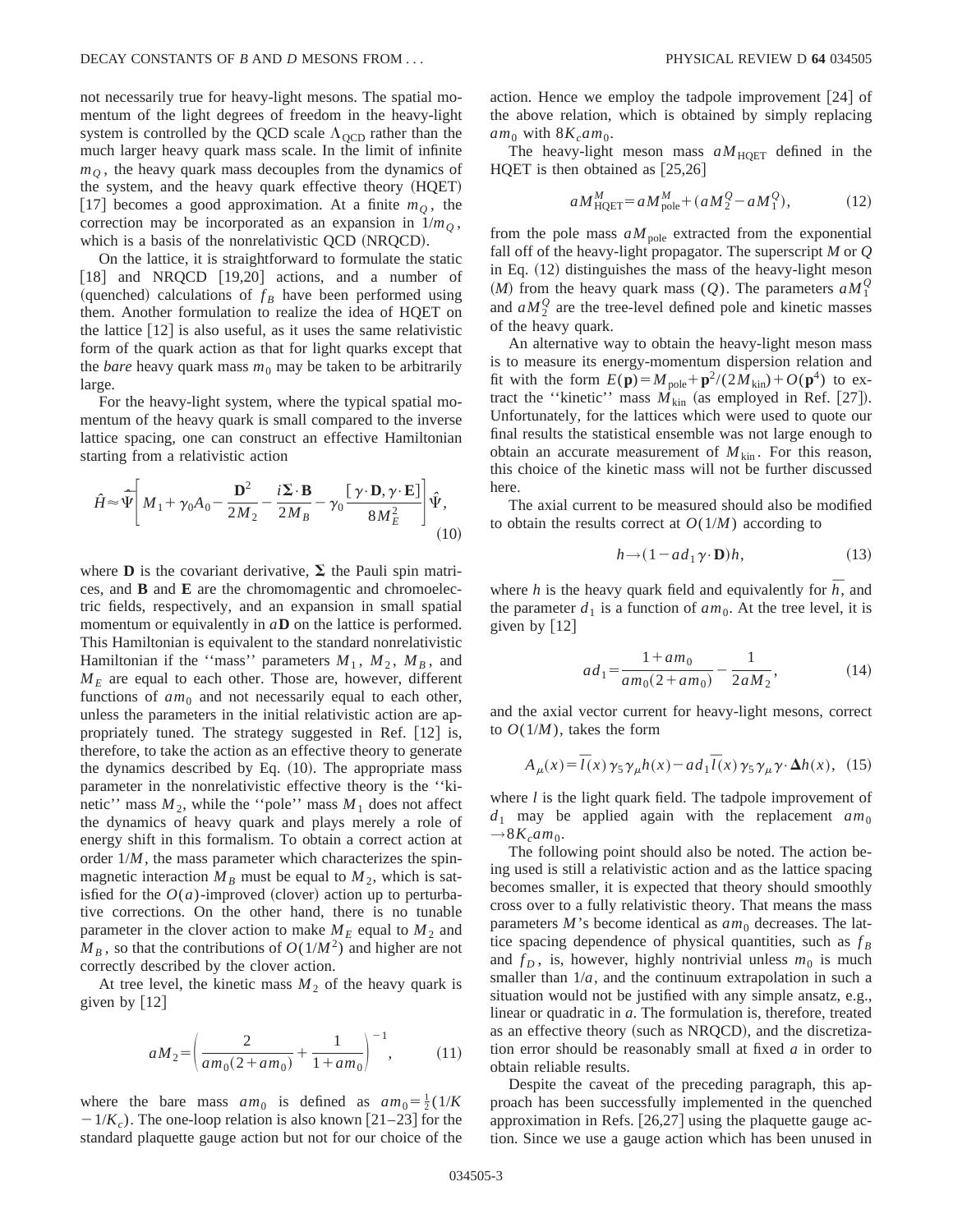TABLE I. Simulation parameters for  $N_f$ = 2 lattices used in the heavy quark calculation. For the number of trajectories those in parentheses show the full ensemble generated.

| β    | $c_{SW}$ | $K_{\text{sea}}$ | $m_{PS}/m_V$ | No. traj.  | $K_{s}(K)^{-1}$ | $K_{s}(\phi)^{-1}$ |
|------|----------|------------------|--------------|------------|-----------------|--------------------|
| 1.8  | 1.60     | 0.1409           | 0.807(1)     | 5680(6250) | 6.929(3)        | 7.037(6)           |
|      |          | 0.1430           | 0.753(1)     | 5200(5200) | 6.945(4)        | 7.045(8)           |
|      |          | 0.1445           | 0.694(2)     | 6530(7000) | 6.956(3)        | 7.044(7)           |
|      |          | 0.1464           | 0.547(4)     | 4070(5250) | 6.969(4)        | 7.028(8)           |
| 1.95 | 1.53     | 0.1375           | 0.804(1)     | 6810(7000) | 7.144(2)        | 7.190(3)           |
|      |          | 0.1390           | 0.752(1)     | 5000(7000) | 7.154(2)        | 7.196(3)           |
|      |          | 0.1400           | 0.690(1)     | 6800(7000) | 7.164(2)        | 7.202(3)           |
|      |          | 0.1410           | 0.582(3)     | 4870(7000) | 7.166(2)        | 7.195(4)           |
| 2.1  | 1.47     | 0.1357           | 0.810(2)     | 1990(4000) | 7.283(3)        | 7.306(6)           |
|      |          | 0.1367           | 0.757(3)     | 2000(4000) | 7.282(2)        | 7.298(4)           |
|      |          | 0.1374           | 0.693(3)     | 1910(4000) | 7.285(2)        | 7.299(4)           |
|      |          | 0.1382           | 0.571(6)     | 1945(4000) | 7.285(3)        | 7.299(5)           |
|      |          |                  |              |            |                 |                    |

the previous heavy quark calculations it is important for us that we repeat the calculation in the quenched approximation in order to see if the quenched results obtained with the ''standard'' plaquette gauge action are reproduced.

# **III. COMPUTATIONAL DETAILS**

#### **A. Gauge fields**

Gauge configurations were generated for  $N_f=0$  and  $N_f$  $=$  2 using the renormalization group (RG) improved gauge action and the  $O(a)$ -improved Wilson quark action as discussed in Sec. II A. Technical details on the configuration generation for  $N_f=2$ , carried out with the hybrid Monte Carlo algorithm, are described in our dynamical QCD calculations papers  $[28,29,14]$ .

In the  $N_f$ =2 calculations, we performed three sets of calculations at bare gauge couplings  $\beta=1.8$ , 1.95, and 2.1, which correspond to the lattice spacing  $a \sim 0.22$ , 0.16, and 0.11 fm, respectively. The lattice size is  $12^{3} \times 24$  ( $\beta=1.8$ ),  $16<sup>3</sup>\times 32$  (1.95), and  $24<sup>3</sup>\times 48$  (2.1), with which the physical volume is approximately  $(2.5 \text{ fm})^3$ . For each set, we carried out runs at four values of sea quark mass in order to take the

TABLE II. Chirally extapolated parameters for  $N_f=2$  lattices used in the heavy quark calculation. The lattice spacing is fixed by  $\rho$  meson mass.

|      | $g\frac{2}{MS}(1/a)$ | <i>a</i> (GeV <sup>-1</sup> ) |
|------|----------------------|-------------------------------|
| 1.8  | 3.162                | 1.090(11)                     |
| 1.95 | 2.812                | 0.7882(85)                    |
| 2.1  | 2.562                | 0.559(11)                     |

chiral limit of sea quark. The four sea quark masses are tuned so that the pseudoscalar-to-vector mass ratio  $m_{PS}/m_V$  becomes roughly 0.80, 0.75, 0.70, and 0.60, which correspond to the range of quark mass of  $3-0.5$  times physical strange quark mass. The simulation parameters are listed in Table I, where the number of HMC trajectories is also shown. We note that at  $\beta$ =2.1 the configurations analyzed constitute the first half of the ensemble for each sea quark mass. The full set of configurations is used at  $\beta$ =1.95 and 1.8. The measurements are performed on configurations separated by 10 HMC trajectories at  $\beta$ =1.8 and 1.95 and by 5 trajectories at  $\beta$ =2.1. The statistical analysis is done using the jackknife method in order to take the correlation of successive trajectories into account. The bin size is 50 trajectories for all  $N_f$  $=$  2 runs, which has been determined to be a suitable length for eliminating autocorrelations  $[14]$ .

The lattice spacing is determined for each  $\beta$  value using the  $\rho$  meson mass as input at the physical sea quark limit. The chiral extrapolation of light hadrons is discussed in Refs.  $[28,29,14]$ . The lattice spacings are listed in Table II.

In order to see the sea quark effect consistently using our choice of gauge and quark actions, we prepared ten sets of the quenched ( $N_f$ =0) gauge configurations. The values of  $\beta$ are chosen so that the string tension matches with each of full QCD configurations at  $\beta$ =1.95 or 2.1 at four sea quark masses and also in the chiral limit. For calculating lattice spacing and hence the physical value of the decay constants, the  $\rho$  meson mass is used as input in conjunction with the vector masses measured on the lattice extrapolated to the light quark masses. The detail of our parameter choice in the quenched runs is summarized in Table III.

TABLE III. Simulation parameters for  $N_f=0$ . The lattice size employed is  $16^3 \times 32$  for  $\beta=2.187$ -2.281 and  $24^3 \times 48$  for  $\beta$ =2.416-2.575. The lattice spacing is fixed by  $\rho$  meson mass.

| β     | $c_{SW}$ | $g_{\overline{\rm MS}}^2(1/a)$ | <i>a</i> (GeV <sup>-1</sup> ) | No. conf. | No. $K_h$ | No. $K_i$ | $K_{s}(K)^{-1}$ | $K_{s}(\phi)^{-1}$ |
|-------|----------|--------------------------------|-------------------------------|-----------|-----------|-----------|-----------------|--------------------|
| 2.187 | 1.439    | 2.809                          | 1.017(10)                     | 200       | 7         | 2         | 7.274(4)        | 7.326(8)           |
| 2.214 | 1.431    | 2.767                          | 0.966(10)                     | 200       | 7         | 2         | 7.293(4)        | 7.340(8)           |
| 2.247 | 1.422    | 2.716                          | 0.917(9)                      | 200       | 7         | 2         | 7.316(4)        | 7.356(7)           |
| 2.281 | 1.412    | 2.664                          | 0.896(10)                     | 220       | 7         | 2         | 7.348(4)        | 7.395(8)           |
| 2.334 | 1.398    | 2.587                          | 0.829(8)                      | 200       | 6         | 3         | 7.379(3)        | 7.420(6)           |
| 2.416 | 1.378    | 2.477                          | 0.734(9)                      | 190       | 8         | 2         | 7.415(4)        | 7.452(7)           |
| 2.456 | 1.370    | 2.432                          | 0.674(6)                      | 190       | 8         | 2         | 7.422(2)        | 7.449(4)           |
| 2.487 | 1.363    | 2.401                          | 0.652(7)                      | 200       | 8         | 2         | 7.434(3)        | 7.462(5)           |
| 2.528 | 1.355    | 2.349                          | 0.612(6)                      | 195       | 8         | 2         | 7.446(2)        | 7.471(4)           |
| 2.575 | 1.345    | 2.298                          | 0.574(6)                      | 200       | 8         | 3         | 7.458(2)        | 7.480(4)           |
|       |          |                                |                               |           |           |           |                 |                    |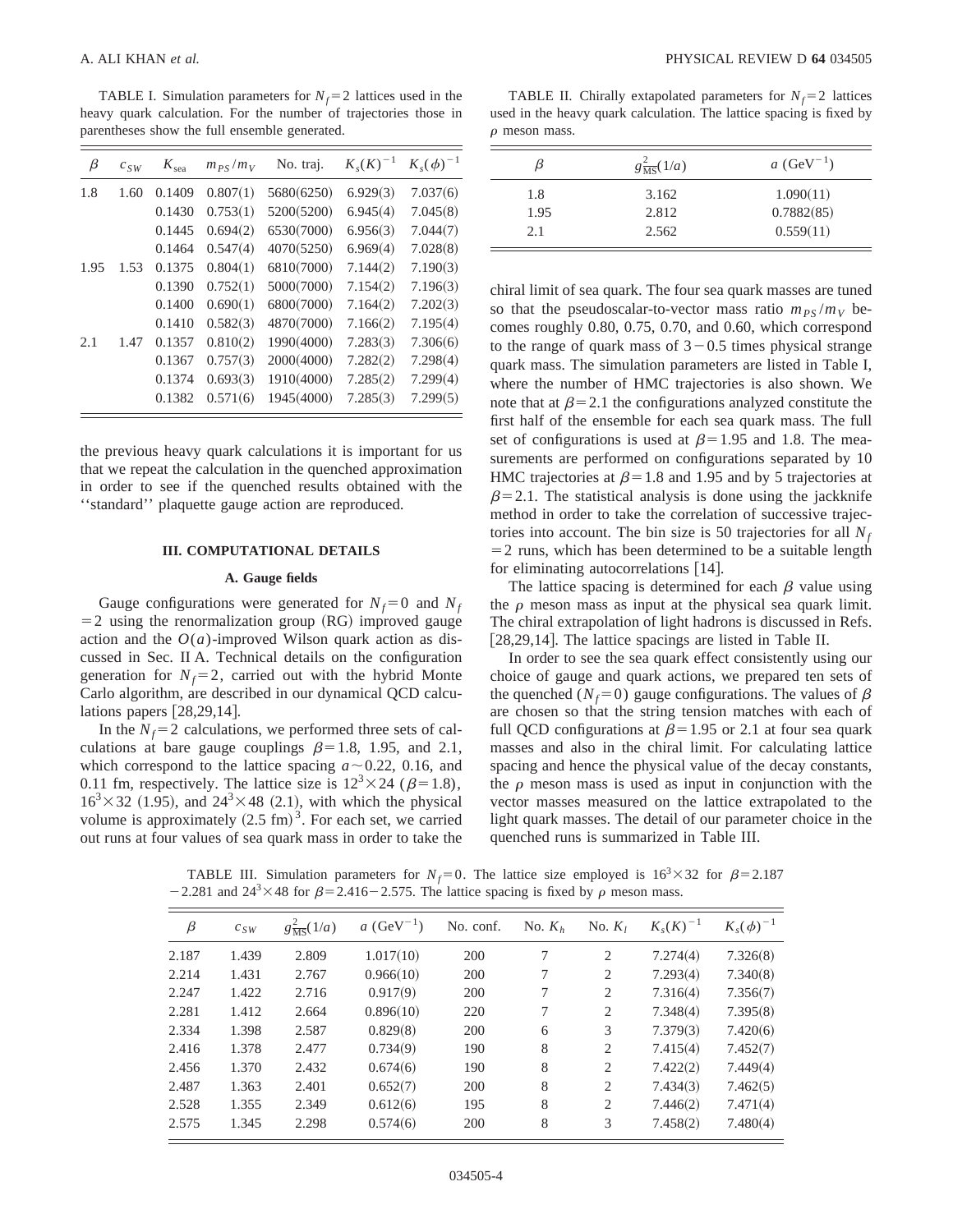TABLE IV. Smearing parameters used. The gauge-fixed smearing function takes the form  $A \exp(-Br)$ .

| $\beta$ | $N_f$                   | $K_{\rm sea}$ | A    | B    |
|---------|-------------------------|---------------|------|------|
| 1.8     | 2                       | 0.1409        | 1.09 | 0.91 |
| 1.8     | 2                       | 0.1430        | 1.09 | 0.91 |
| 1.8     | 2                       | 0.1445        | 1.09 | 0.91 |
| 1.8     | 2                       | 0.1430        | 1.09 | 0.91 |
| 1.95    | 2                       | 0.1375        | 1.28 | 0.58 |
| 1.95    | 2                       | 0.139         | 1.28 | 0.58 |
| 1.95    | 2                       | 0.140         | 1.23 | 0.71 |
| 1.95    | 2                       | 0.141         | 1.27 | 0.6  |
| 2.1     | 2                       | 0.1357        | 1.28 | 0.54 |
| 2.1     | $\overline{\mathbf{c}}$ | 0.1367        | 1.28 | 0.54 |
| 2.1     | 2                       | 0.1374        | 1.28 | 0.54 |
| 2.1     | 2                       | 0.1382        | 1.28 | 0.54 |
| 2.187   | 0                       |               | 1.28 | 0.58 |
| 2.214   | $\overline{0}$          |               | 1.28 | 0.58 |
| 2.247   | $\overline{0}$          |               | 1.28 | 0.58 |
| 2.281   | $\overline{0}$          |               | 1.28 | 0.58 |
| 2.416   | 0                       |               | 1.28 | 0.54 |
| 2.456   | $\overline{0}$          |               | 1.28 | 0.54 |
| 2.487   | $\overline{0}$          |               | 1.28 | 0.54 |
| 2.528   | $\overline{0}$          |               | 1.28 | 0.54 |
| 2.575   | $\theta$                |               | 1.28 | 0.54 |

#### **B. Valence quarks**

The heavy and light quark propagators are calculated on each set of the gauge configurations for the  $O(a)$ -improved Wilson action with the same choice of  $c_{SW}$  as used in the configuration generation. For each set of gauge configurations, eight values of the heavy quark mass are chosen so that their  $HQET$  mass  $(12)$  lie roughly on the interval of the *b* and *c* quark masses.

The light quark mass on the dynamical configurations is the same as their sea quark mass. In addition, we choose another quark mass for each set of configurations so that it satisfies  $m_{PS}/m_{V}$ =0.688. To compute any of the observables at the strange quark mass, the relevant observables are interpolated to the strange quark mass defined from the mass of the *K* or  $\phi$ . The light quark masses for  $N_f = 0$  are chosen to take values approximately the same as those for the equivalent lattices (i.e., those lattices with matched string tension) for  $N_f=2$ .

The gauge configurations are fixed to the Coulomb gauge with a global maximum residue for  $Tr(\partial_i A_i)^2$  set to  $10^{-14}$  or less. The light quark propagators are solved with local sources while the heavy quark propagators are computed with local and smeared sources. The smearing is made with the exponential function  $A \exp(-Br)$ , with the mean radius 1/*B* chosen to approximately reproduce the heavy-light wave function. The parameters *A* and *B* are listed in Table IV.

Both light and heavy quark propagators are obtained with a solver based on the BiCGStab algorithm. For large values of heavy quark mass, stopping the solver if the residue becomes smaller than some minimum is not sufficient for obtaining the solution at large time separations. In this case, the iteration of the solver is applied a minimum of  $2\times T$  times, where *T* is the temporal extent of the lattice, before applying the maximum residue criterion.

## **C. Heavy-light current**

We compute the correlation functions constructed from the following operators:

$$
P(x) = \overline{I}(x)\gamma_5 h(x),\tag{16}
$$

$$
A(x) = \overline{I}(x)\gamma_5\gamma_0 h(x),\tag{17}
$$

$$
\delta A(x) = \overline{I}(x)\,\gamma_5\,\gamma_0\,\gamma\cdot\Delta h(x). \tag{18}
$$

The heavy and light quark fields *h* and *l* are normalized with  $\sqrt{1-3K/4K_c}$ , which is motivated with the nonrelativistic interpretation  $\lceil 12 \rceil$  together with the tadpole improvement  $\lceil 24 \rceil$ . The derivative current  $\delta A$  is used to construct the modified current according to Eq. (15), and  $\Delta$  is the discretised covariant derivative defined as

$$
\Delta_i h(x) = \frac{1}{2} [U_i(x)h(x+\hat{i}) - U_i^{\dagger}(x-\hat{i})h(x-\hat{i})]. \quad (19)
$$

Specifically, we measure the correlation functions

$$
\sum_{\vec{x}} \langle P_L(\vec{x},t) P_S^{\dagger}(0) \rangle, \quad \sum_{\vec{x}} \langle P_L(\vec{x},t) P_L^{\dagger}(0) \rangle,
$$
\n
$$
\sum_{\vec{x}} \langle A(\vec{x},t) P_S^{\dagger}(0) \rangle, \quad \sum_{\vec{x}} \langle A(\vec{x},t) P_L^{\dagger}(0) \rangle, \quad (20)
$$
\n
$$
\sum_{\vec{x}} \langle \delta A(\vec{x},t) P_S^{\dagger}(0) \rangle, \quad \sum_{\vec{x}} \langle \delta A(\vec{x},t) P_L^{\dagger}(0) \rangle,
$$

where the subscripts *S* and *L* on the pseudoscalar operators indicate whether smeared or local operators are employed. The axial current *A* and the derivative current are always local.

# **IV. ANALYSIS**

## **A. Correlators**

The correlation functions defined above take the following form for large Euclidean time separation (we take  $a=1$ for simplicity):

$$
\sum_{x} \langle P_{L}(\vec{x},t) P_{(L,S)}^{\dagger}(0) \rangle
$$
\n
$$
= \frac{\mathcal{Z}_{P_{L}} \mathcal{Z}_{P_{(L,S)}}}{2M} e^{-M_{\text{pole}}T/2} \cosh[M_{\text{pole}}(T/2-t)]
$$
\n
$$
+ \frac{\mathcal{Z}_{P_{L}}^{\prime} \mathcal{Z}_{P_{(L,S)}}^{\prime}}{2M^{\prime}} e^{-M_{\text{pole}}^{\prime}T/2} \cosh[M_{\text{pole}}^{\prime}(T/2-t)], \qquad (21)
$$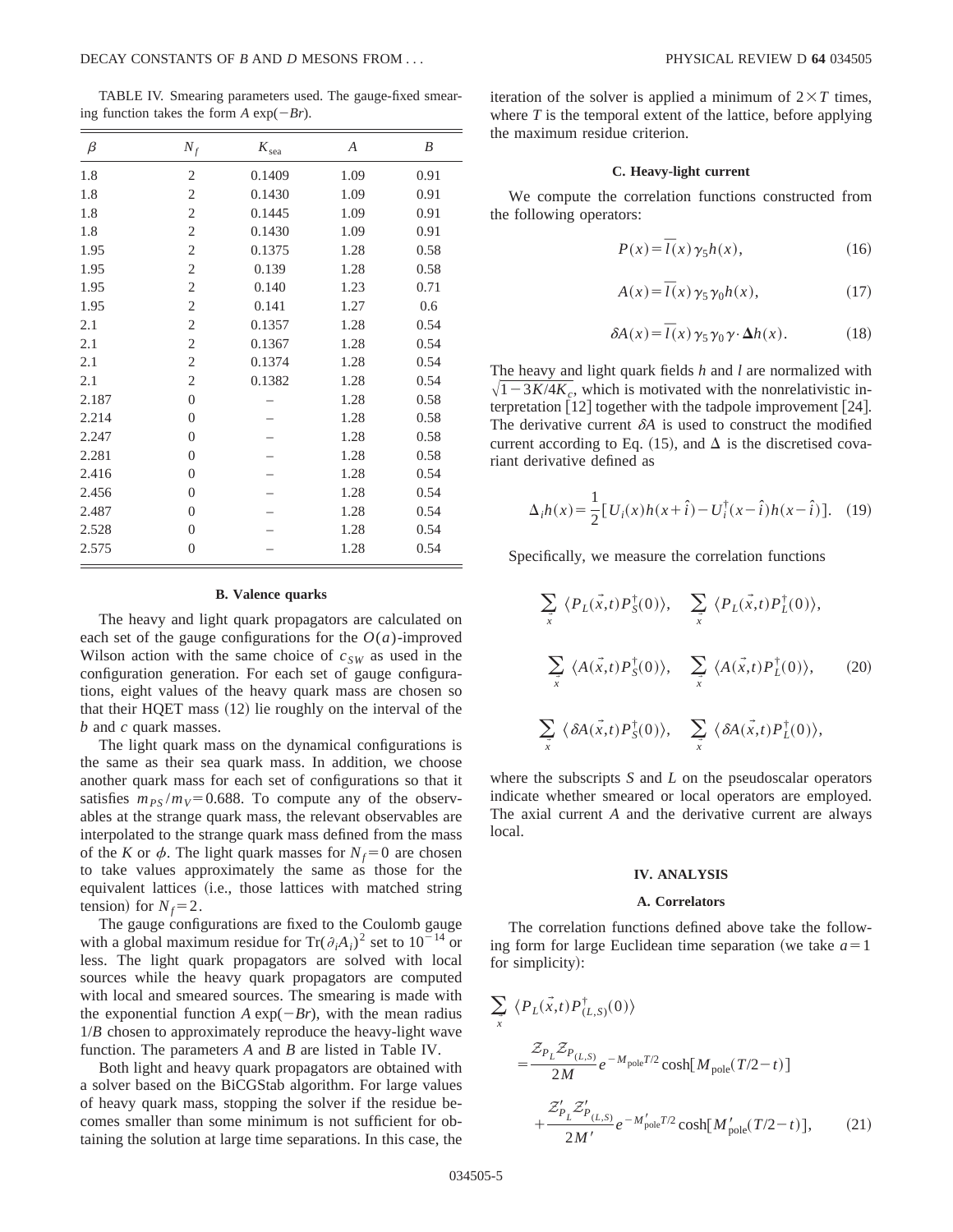$$
\sum_{x} \langle A(\vec{x},t)P_{(L,S)}^{\dagger}(0)\rangle
$$
  
= 
$$
\frac{\mathcal{Z}_{A}\mathcal{Z}_{P_{(L,S)}}}{2M}e^{-M_{\text{pole}}T/2}\sinh[M_{\text{pole}}(T/2-t)]
$$
  
+ 
$$
\frac{\mathcal{Z}_{A}'\mathcal{Z}_{P_{(L,S)}}'}{2M'}e^{-M_{\text{pole}}'T/2}\sinh[M_{\text{pole}}'(T/2-t)], \qquad (22)
$$

$$
\sum_{x} \langle \delta A(\vec{x},t) P_{(L,S)}^{\dagger}(0) \rangle
$$
  
= 
$$
\frac{\delta Z_A Z_{P_{(L,S)}}}{2M} e^{-M_{\text{pole}}T/2} \sinh[M_{\text{pole}}(T/2-t)]
$$
  
+ 
$$
\frac{\delta Z'_A Z'_{P_{(L,S)}}}{2M'} e^{-M_{\text{pole}}'T/2} \sinh[M_{\text{pole}}'(T/2-t)], \quad (23)
$$

where  $T$  is the temporal extent of the lattice, and  $M$  and  $M'$ are masses of the ground and the first excited pseudoscalar states, respectively. The masses extracted from the *t* dependence of the correlation functions are the pole masses, while the *M*'s appearing in the denominator come from the normalization of states, and their definition need not be specified for calculating the combination of  $f_P\sqrt{M}$ .

The matrix elements  $Z$  are defined as

$$
\mathcal{Z}_{P_{(L,S)}} = \langle 0|P_{(L,S)}(0)|P(\mathbf{0})\rangle,\tag{24}
$$

$$
\mathcal{Z}_A = \langle 0 | A(0) | P(0) \rangle,\tag{25}
$$

$$
\delta \mathcal{Z}_A = \langle 0 | \delta A(0) | P(0) \rangle, \tag{26}
$$

where  $|P(0)\rangle$  represents the heavy-light pseudoscalar meson state at rest. The primed quantities are defined in a similar manner for the first excited state.

We carry out a simultaneous fit of the three correlators  $(21)–(23)$ . Formally, for large Euclidean times, the contribution of the excited state will be negligible. However, it is included in the fit so as to use a wider range of Euclidean times and reduce the size of the statistical error. For those sets of configurations with lattice volumes of size  $12<sup>3</sup> \times 24$ and  $16<sup>3</sup> \times 32$  the sample size is large enough to perform a correlated fit of the local and smeared source data, where the correlation among different time slices are also taken into account. For the largest lattice  $24^3 \times 48$ , such a correlation matrix appeared to be too large to achieve a stable fit with our statistics. We, therefore, use the uncorrelated fit throughout our statistical analysis, and check that the results are unchanged within statistical errors with the correlated fit when it is possible.

The fit criteria we apply for selecting the fit range are as follows  $[30]$ . (i) The quality of fit  $Q$  should be acceptable, e.g.,  $Q > 0.1$ . (ii) The results for the chosen fit range should agree to within one standard deviation of the results when the minimum time slice is increased or decreased by one time slice. (iii) There should be agreement between the ground state results obtained using a single-exponential fit



FIG. 1. Typical effective mass plots at  $\beta$ =1.8 for *N<sub>f</sub>*=2. The fit range is from 3 to 11.

and a double-exponential fit. This condition increases our confidence that higher state contamination is eliminated.  $(iv)$ In the double-exponential fit the ground and excited state energies must be statistically resolvable, i.e., there must be more than one standard deviation between their central values (since we expect the physical states to be distinctly separated).

The effective mass plots for the  $\langle PP \rangle$  correlators, together with fit curves, are shown for a typical heavy-light meson mass in Figs.  $1-3$  ( $N_f=2$  case) and in Figs. 4 and 5 (quenched case). For the  $16<sup>3</sup> \times 32$  lattices (Figs. 2 and 4), for which the correlated fit can be done, the  $\chi^2/N_{\text{DF}}$  is also shown in the plots.

#### **B. Heavy-light decay constant**

The heavy-light decay constant  $f<sub>P</sub>$  is obtained through

$$
a^{3/2}(f_P\sqrt{M}) = Z_A \frac{1}{\sqrt{M}} (\mathcal{Z}_A - ad_1 \delta \mathcal{Z}_A). \tag{27}
$$



FIG. 2. Typical effective mass plots at  $\beta$ =1.95 for *N<sub>f</sub>*=2. The fit range is from 4 to 15.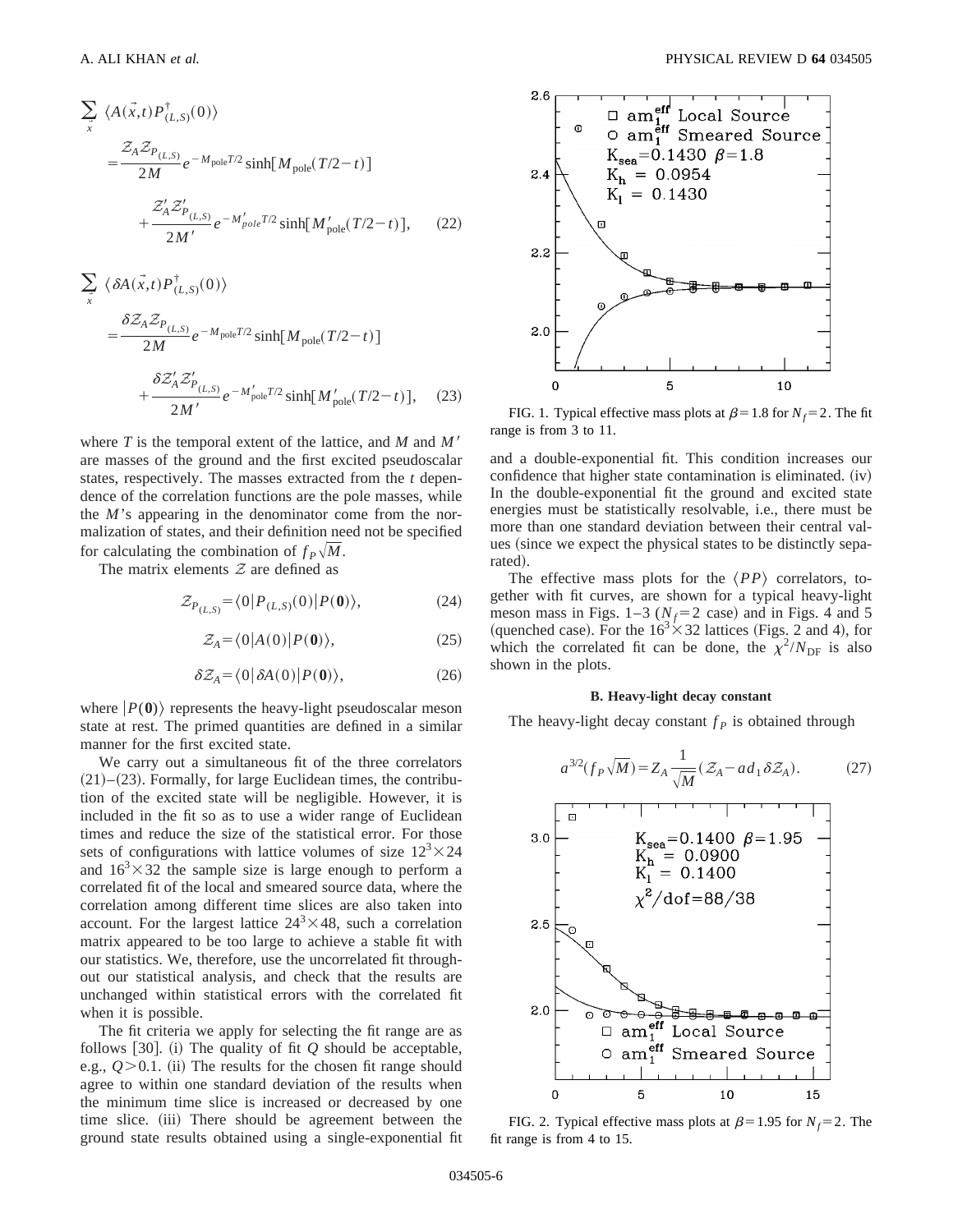

FIG. 3. Typical effective mass plots at  $\beta$ =2.1 for *N<sub>f</sub>*=2. The fit range is from 5 to 21.

In the massless limit, the renormalization constant  $Z_A$  was previously calculated perturbatively to one-loop order for the RG-improved action [31]. Here we use a recent extension of this result to finite heavy quark masses made by Ishikawa *et al.* [32]. The results can be expressed in the form

$$
Z_A = 1 + \alpha_s \bigg[ \rho_A + \frac{1}{\pi} \log(am_0) \bigg],\tag{28}
$$

where the one-loop coefficient  $\rho_0 = \rho_A - (1/\pi) \log(am_0)$  is plotted in Fig. 6 as a function of  $am_0$ , for the cases when  $d_1$ takes the tree-level value and when it is ignored.

It is well known that perturbative expansions in lattice QCD are ill behaved when one uses the bare coupling constant  $g_0^2$ , and the use of some renormalized coupling defined through short-distance quantities gives a more convergent expansion  $[24]$ . Since a two-loop calculation of shortdistance quantities necessary to define an appropriate renor-



FIG. 4. Typical effective mass plots at  $\beta$ =2.247 for *N<sub>f</sub>*=0. The fit range is from 4 to 14.



FIG. 5. Typical effective mass plots at  $\beta$ =2.456 for *N<sub>f</sub>*=0. The fit range is from 5 to 21.

malized coupling is not yet available for the RG gauge action, we use the continuum modified minimal subtraction scheme (MS) coupling as an alternative.

The one-loop perturbative relation between the bare and (MS) couplings for the RG improved gauge action and the  $O(a)$ -improved Wilson quark action is known as [31]

$$
\frac{1}{g\frac{2}{\text{MS}}(\mu=1/a)} = \frac{\beta}{6} + 0.1000 + 0.0315N_f.
$$
 (29)

The tadpole improvement  $\left| 24 \right|$  may be applied to reduce the ultraviolet dominated pieces from the perturbative expansions by reorganizing the above relation as

$$
\frac{1}{g\frac{2}{\text{MS}}(\mu=1/a)} = (c_0 P - 8c_1 R)\frac{\beta}{6} - 0.1006 + 0.0315N_f,
$$
\n(30)

where  $P = \langle W_{1 \times 1} \rangle$  and  $R = \langle W_{1 \times 2} \rangle$  are the expectation values of plaquette and  $1\times 2$  rectangle [13], and the one-loop expressions  $P=1-0.1402g^2$  and  $R=1-0.2689g^2$  are used to obtain the modified one-loop coefficient in Eq.  $(30)$ . The values of  $g_{\overline{\text{MS}}}^2$  ( $\mu$  = 1/*a*) obtained with this formula are 3.162, 2.812, and 2.562 at  $\beta$ =1.8, 1.95, and 2.1, respectively, for the  $N_f$ =2 lattices. The same quantity for the quenched lattices is listed in Table III.

In Fig. 7 we plot  $Z_A$  as a function of the bare heavy quark mass for the plaquette and RG-improved actions for an inverse lattice spacing of around 1.8 GeV ( $\beta$ = 5.9 for the Wilson and  $\beta$ =2.528 for the RG action in the quenched approximation). In contrast to the large one-loop correction of order  $-20\%$  for the case of the plaquette gauge action,  $Z_A$  is close to unity for the RG-improved action.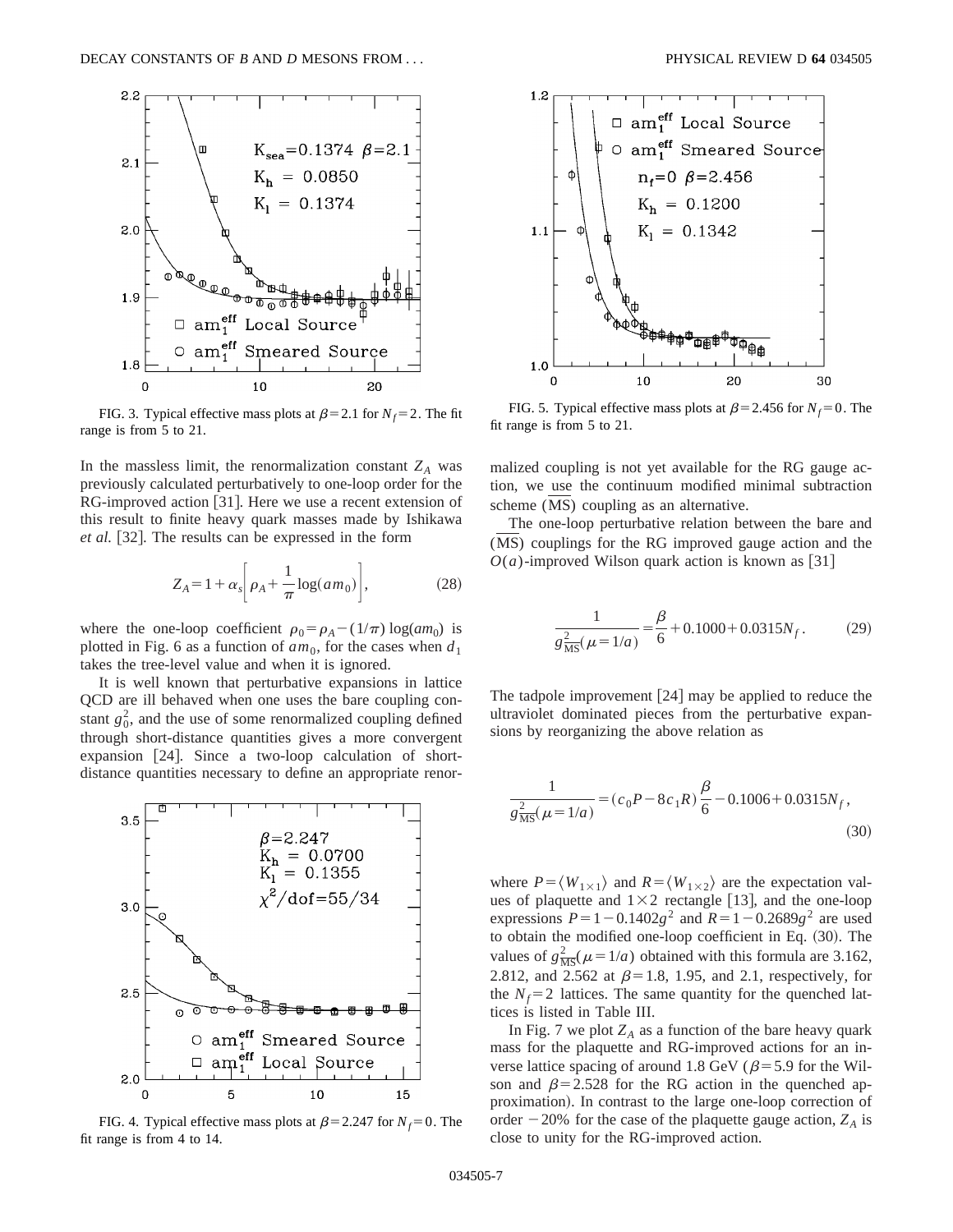

FIG. 6. The function  $\rho_0(am_0)$  where  $Z_A(am_0)=1$  $+\alpha_s \rho_0(am_0)$ . Pluses show results when the  $1/M$  correction to the current is included (i.e.,  $d_1$  takes its tree level value), and crosses are those without the correction  $(d_1=0)$ . Solid curves are interpolations.

#### **V. RESULTS**

## **A. Effect of field rotation to the heavy-light current**

We first examine the effect of field rotation  $(13)$ , which is reflected in Eqs.  $(15)$  and  $(27)$  as a correction proportional to  $d_1$ . An order counting suggests the size of the correction of the order of  $ad_1\Lambda_{\text{QCD}}$ , which is about  $d_1 \times 15\%$  at  $1/a \approx 2$ GeV if  $\Lambda_{\text{QCD}}$ =300 MeV. Since the tree-level coefficient *d*<sub>1</sub> given by Eq.  $(14)$  is smaller than 0.1 for any value of the bare quark mass  $am_0$ , the size of the correction is naively estimated to be  $O(2\%)$ .

In Fig. 8 we plot the quantity  $f_P^{\text{rotated}}/f_P^{\text{unrotated}}-1$  as a function of the meson mass for  $N_f=2$  and  $N_f=0$ , where  $f_P^{\text{rotated}}$  includes the rotation term while it is ignored in



FIG. 7. The renormalization constant  $Z_A$  as a function of  $am_0$ for the Wilson (at  $\beta$ =5.9) and RG (at  $\beta$ =2.528) gauge actions. In the case of the RG action,  $Z_A$  is computed to specifically include the 1/*M* correction to the current while in the Wilson action it is not. The inverse lattice spacing is roughly  $1.8 \text{ GeV}$  (in the quenched approximation) for both cases.



FIG. 8. Ratio  $f_P^{\text{rotated}}/f_P^{\text{unrotated}}-1$  of decay constant including the current rotation to the lowest order current to that without the correction for  $N_f=2$  (circles and crosses) and  $N_f=0$  (triangles). The gauge couplings were picked so that the lattice spacing roughly matched with each other.

 $f_P^{\text{unrotated}}$ . Care must be exercised in this comparison to use the appropriate renormalization factors  $Z_A$  for the rotated and unrotated currents shown in Fig. 6 since the diagram originating from the rotation term should be excluded for calculating  $f_P^{\text{unrotated}}$ . The lattice spacing for  $\beta$ =2.575 at  $N_f$ =0 is approximately equal to the lattice spacing, extrapolated to the chiral limit, for  $\beta$ =2.1 at *N<sub>f</sub>*=2, which allows a more relevant comparison of the ratios. As one can see, the magnitude of correction is of the order of  $3-7\%$ , which is larger than our expectation and cannot be ignored.

The large magnitude of this correction may partly originate from a power divergence of the matrix element of the higher dimensional operator  $\delta A$  defined by Eq. (18), with which the naive order counting of  $O(a\Lambda_{\text{QCD}})$  is changed to a size of  $O(1)$ . In principle this power divergence should be compensated by that in the perturbative matching. However, at the one-loop order in the calculation of Ref.  $[32]$ , the compensation is incomplete.



FIG. 9. A plot of  $\Phi(aM)$  vs  $1/aM$  for  $N_f=2$  at  $\beta=1.8$ . The data for four different sea quark masses are shown, and the light valence quark mass is set equal to the sea quark mass.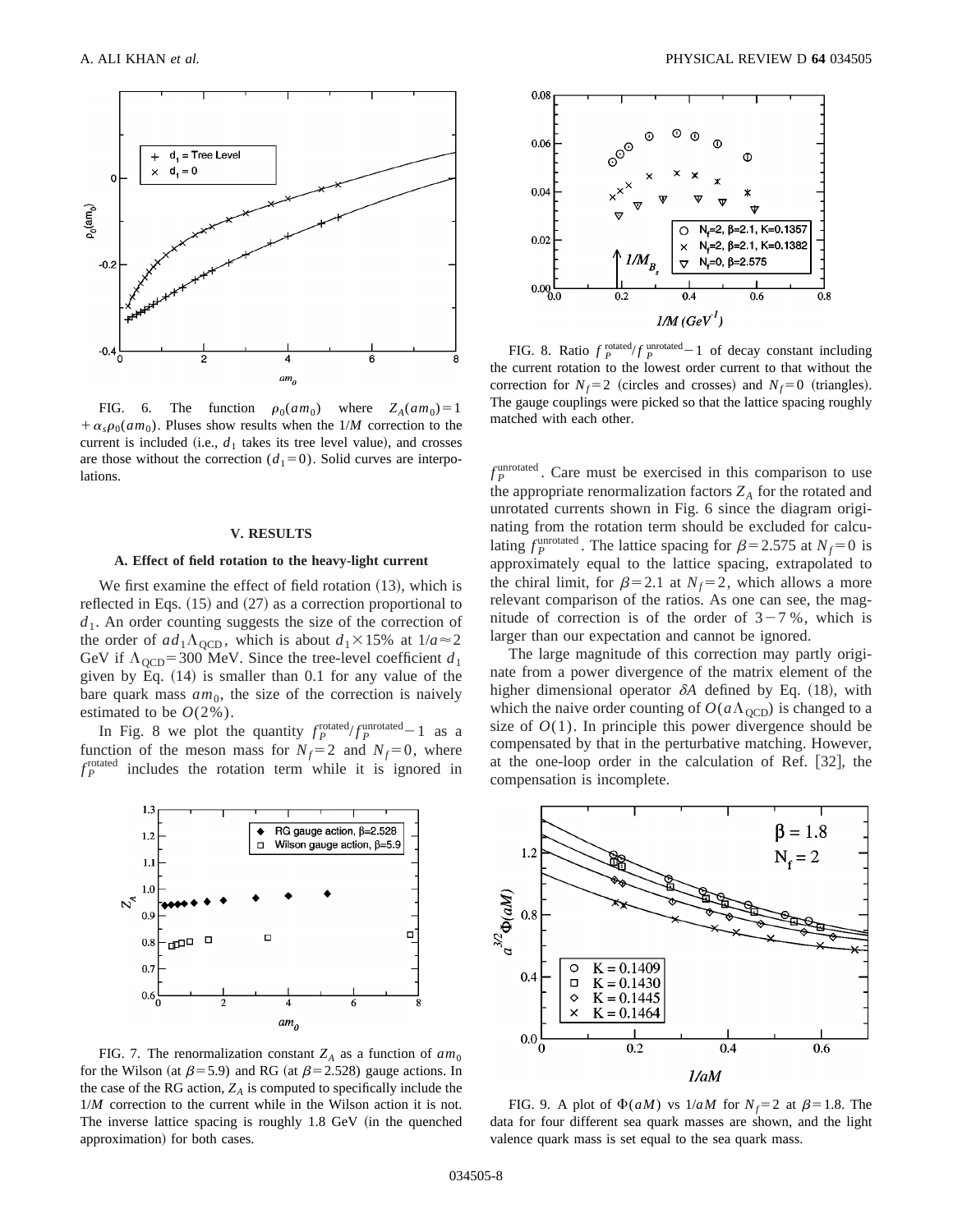

FIG. 10. Same as Fig. 9, but for  $\beta=1.95$ .

#### **B. Extrapolation to physical quark masses**

In order to obtain the heavy-light decay constant  $f_P\sqrt{M}$ for the physical mass of  $B_{(s)}$  and  $D_{(s)}$  mesons, we fit the data with the following form:

$$
a^{3/2}\Phi_P = A_0 + A_1 a m_q + A_2 (a m_q)^2 + \frac{1}{aM} [B_0 + B_1 a m_q]
$$

$$
+ \frac{1}{(aM)^2} C_0,
$$
(31)

where we define the renormalization group invariant decay constant  $\Phi_P$  as

$$
a^{3/2}\Phi_P = \left(\frac{\alpha_s(M)}{\alpha_s(M_B)}\right)^{2/\beta_0} a^{3/2} (f_P\sqrt{M}),\tag{32}
$$

with  $\beta_0 = 11 - \frac{2}{3} N_f$ . The light quark mass is defined as  $am_q = \frac{1}{2} (1/K - 1/K_c)$ , where  $K_c$  denotes the value at which pion mass made of sea quarks vanishes, and the HQET mass definition  $(12)$  is used for the heavy-light meson mass *M*.



FIG. 11. Same as Fig. 9, but for  $\beta$ =2.1.



FIG. 12. A typical plot of  $\Phi(aM)$  vs  $1/aM$  for  $N_f=0$  at  $\beta$  $= 2.334.$ 

The renormalization group factor  $[\alpha_s(M)/\alpha_s(M_B)]^{2/\beta_0}$  is evaluated with a two-loop running coupling coefficient adopting  $\Lambda_{\text{OCD}}$ =300 MeV for both  $N_f$ =2 and  $N_f$ =0. We have checked that the resulting decay constants are stable well within statistical errors under a variation of  $\Lambda_{\text{QCD}}$  by a factor 2.

The form  $(31)$  is a truncated expansion of the matrix element in  $1/aM$  and in  $am_a$ . It is possible to include higher order terms; however, the resulting fit coefficients are statistically not well determined, and we do not include such terms in our analyses.

In determining  $f_{B_d}$  in the  $N_f$ = 2 case, we only employ the matrix elements where the sea and valence light quark masses are matched. For  $f_{B_s}$  we interpolate, at each sea quark mass, the matrix element in the valence light quark mass to the physical strange quark determined using the partially quenched analysis  $[28,29,14]$ . The values of the hopping parameter  $K<sub>s</sub>$  corresponding to the strange quark are



FIG. 13. A plot of  $\Phi_s$  vs  $am_a$  for  $\beta$ =1.80 and  $N_f$ =2.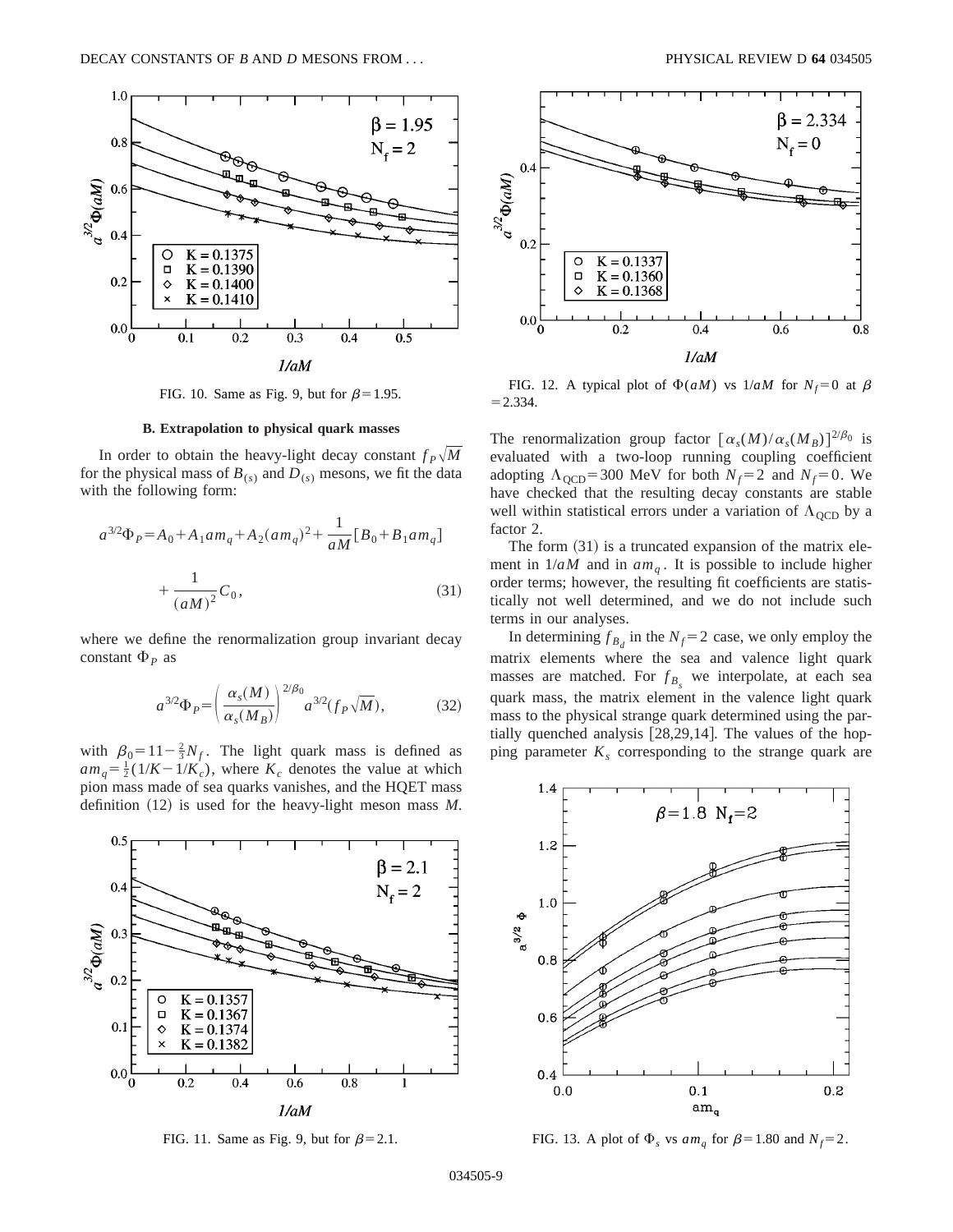

FIG. 14. A plot of  $\Phi_s$  vs  $am_q$  for  $\beta$ =1.95 and  $N_f$ =2.

listed in Tables I and III, for the *K* and  $\phi$  meson masses as physical input. The critical hopping parameter  $K_c$  necessary for evaluating the light quark mass  $m_q$  is also listed in these tables.

The quenched data are analyzed with the same fit ansatz except that the term  $A_2$  is set to zero, as the number of light quark masses in this case precluded a quadratic fit. For *f Bs* and  $f_{Ds}$ , the terms  $A_1$  and  $B_1$  are also set to zero, since there is no remaining light quark mass dependence once the strange quark mass is fixed.

Fits with the form  $(31)$  are represented in Figs. 9, 10, and 11 for three lattice spacing for  $N_f$ = 2 and in Fig. 12 for  $N_f$  $=0$ . Data points and fit curves are plotted as a function of  $1/aM$  for fixed  $am_q$ , from which one can see that the ansatz  $(31)$  represents the data quite well, except for a few points at  $\beta$ =1.8.



FIG. 15. A plot of  $\Phi_s$  vs  $am_q$  for  $\beta = 2.10$  and  $N_f = 2$ .



FIG. 16. A typical plot of  $\Phi$  vs  $am_q$  for  $N_f = 0$ . For  $N_f = 0$ ,  $am_q$ is the bare quark mass.

It is also illustrative to plot the data at fixed heavy quark masses as a function of  $am_q$ , which is shown in Figs. 13–15 for  $N_f$ =2 and Fig. 16 for  $N_f$ =0. Since the results are given for fixed  $K_h$ , the heavy hopping parameter, we interpolated the curves for  $aM$  as a function of  $K_h$  and  $am_q$  and hence reexpressed the coefficients of Eq.  $(31)$  as a function of  $K_h$ and  $am_q$ . For  $N_f=2$  we find clear curvature, which motivated us to introduce the term  $A_2(am_q)^2$  in Eq. (31). We, then, find good agreement of the fits to the data points. The fit parameters  $A_i$ ,  $B_i$ , and  $C_0$  are summarized in Tables V–X for each set of configurations.

The *B* and *D* meson decay constants in physical units are obtained from Eq.  $(31)$  with their physical meson masses as input, and the numbers are summarized in Tables XI and XII, respectively. The lattice scale is set using the  $\rho$  meson mass.

# **C. Discretization effect**

The decay constants are plotted as a function of *a* in Figs. 17  $(f_{B_d})$ , 18  $(f_{B_s})$ , 19  $(f_{D_d})$ , and 20  $(f_{D_s})$ . For  $f_{B_s}$  (Fig. 18)

TABLE V. Chiral HQET fit parameters for  $N_f=0$ .

| β     | $A_0$     | $A_1$    | $B_0$      | $B_1$       | $C_0$     |
|-------|-----------|----------|------------|-------------|-----------|
| 2.187 | 0.670(27) | 1.10(6)  | $-0.79(8)$ | $-1.17(9)$  | 0.485(60) |
| 2.214 | 0.597(29) | 1.01(9)  | $-0.66(8)$ | $-0.95(13)$ | 0.373(55) |
| 2.247 | 0.556(25) | 1.00(8)  | $-0.57(7)$ | $-0.88(11)$ | 0.296(51) |
| 2.281 | 0.480(25) | 1.00(13) | $-0.43(6)$ | $-0.86(17)$ | 0.196(36) |
| 2.334 | 0.412(22) | 0.93(10) | $-0.36(5)$ | $-0.78(14)$ | 0.173(31) |
| 2.416 | 0.319(12) | 0.84(5)  | $-0.20(2)$ | $-0.60(5)$  | 0.055(10) |
| 2.456 | 0.317(2)  | 0.52(24) | $-0.21(3)$ | $-0.31(22)$ | 0.065(7)  |
| 2.487 | 0.264(10) | 0.78(4)  | $-0.16(2)$ | $-0.47(4)$  | 0.044(6)  |
| 2.528 | 0.237(16) | 0.82(34) | $-0.13(1)$ | $-0.50(23)$ | 0.032(4)  |
| 2.575 | 0.235(9)  | 0.67(5)  | $-0.14(1)$ | $-0.36(4)$  | 0.043(4)  |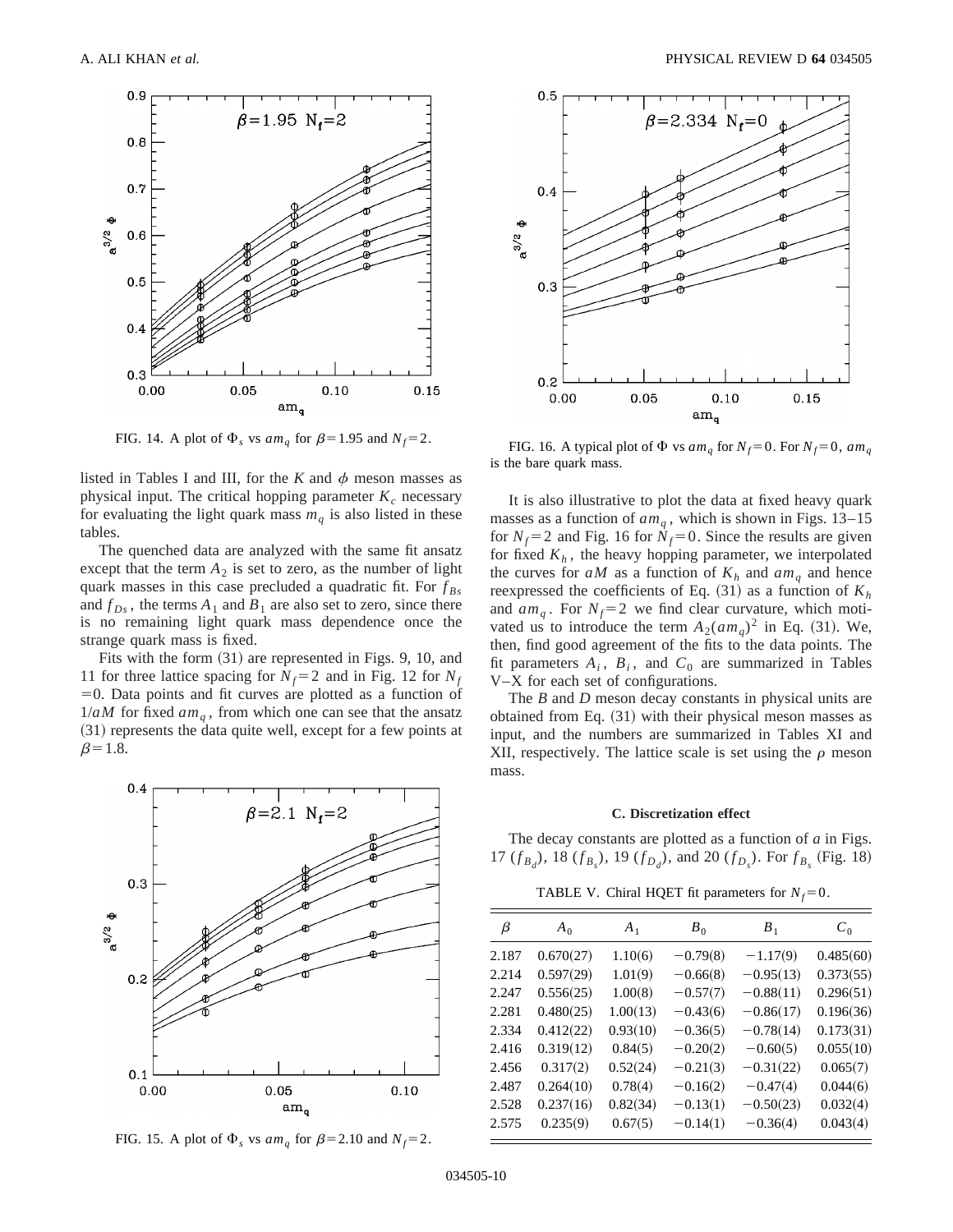TABLE VI. Strange (defined from the  $K$ ) HQET fit parameters for  $N_f=0$ .

| β     | $A_0$     | $B_0$      | $C_0$     |
|-------|-----------|------------|-----------|
| 2.187 | 0.785(23) | $-0.89(7)$ | 0.456(63) |
| 2.214 | 0.699(22) | $-0.75(7)$ | 0.366(57) |
| 2.247 | 0.650(20) | $-0.65(6)$ | 0.293(51) |
| 2.281 | 0.583(15) | $-0.54(5)$ | 0.228(38) |
| 2.334 | 0.492(13) | $-0.42(4)$ | 0.172(32) |
| 2.416 | 0.365(15) | $-0.24(3)$ | 0.063(22) |
| 2.456 | 0.357(10) | $-0.25(2)$ | 0.076(11) |
| 2.487 | 0.315(8)  | $-0.19(2)$ | 0.045(8)  |
| 2.528 | 0.288(12) | $-0.16(2)$ | 0.030(13) |
| 2.575 | 0.273(7)  | $-0.17(1)$ | 0.051(6)  |

and  $f_{D_s}$  (Fig. 20), we use the mass of *K* to define the strange quark mass [as a short hand, we will refer to this as  $f_{B_s}(K)$ and  $f_{D_s}(K)$ ].

For the quenched data  $(N_f=0)$ , where ten data points are available, we observe a rapid decrease as the lattice spacing decreases from  $a \approx 1$  GeV<sup>-1</sup> to  $a \approx 0.8$  GeV<sup>-1</sup>, followed by an almost constant behavior within statistical fluctuations below  $a \approx 0.8 \,\text{GeV}^{-1}$ . We therefore fit the five data points for  $a \leq 0.8$  GeV<sup>-1</sup> as shown in the figures, and take this as our central value for the quenched result of the decay constant. From our data it is also possible that the decay constant is still decreasing in the region  $a \le 0.8 \,\text{GeV}^{-1}$  toward the continuum limit and that the continuum result is about 10% lower than our estimate. This possibility can be accounted for by our estimate of systematic uncertainty as we discuss in the next section, where we consider systematic errors depending on *a*.

There is no evidence that  $N_f=2$  data becomes independent of the lattice spacing. So we are not able to safely estimate the *B* meson decay constant from our data. We may discuss, however, our results in the following way. The slope of the decrease of  $f_B$  from  $\beta$ =1.8 to 1.95 quite resembles that for  $N_f=0$  for stronger couplings, while the decrease from  $\beta$ =1.95 to 2.1 is somewhat reduced. If we suppose that the  $N_f$ =2 data behaves in a way similar to those for  $N_f$ 

TABLE VII. Strange (defined from the  $\phi$ ) HQET fit parameters for  $N_f=0$ .

| β     | $A_0$     | $B_0$      | $C_0$     |
|-------|-----------|------------|-----------|
| 2.187 | 0.814(22) | $-0.95(7)$ | 0.492(60) |
| 2.214 | 0.723(20) | $-0.80(6)$ | 0.392(55) |
| 2.247 | 0.667(20) | $-0.67(6)$ | 0.300(52) |
| 2.281 | 0.611(15) | $-0.59(5)$ | 0.257(46) |
| 2.334 | 0.512(13) | $-0.45(4)$ | 0.188(28) |
| 2.416 | 0.380(13) | $-0.25(3)$ | 0.063(18) |
| 2.456 | 0.362(7)  | $-0.25(2)$ | 0.076(10) |
| 2.487 | 0.326(8)  | $-0.20(1)$ | 0.047(8)  |
| 2.528 | 0.301(20) | $-0.17(4)$ | 0.036(22) |
| 2.575 | 0.282(6)  | $-0.18(1)$ | 0.052(6)  |
|       |           |            |           |

TABLE VIII. Chiral HQET fit parameters for  $N_f = 2$ .

| $\beta$ | $A_0$ | $A_1$ | $A_{2}$                                                             | $B_{0}$ | $B_{1}$ | $C_0$ |
|---------|-------|-------|---------------------------------------------------------------------|---------|---------|-------|
|         |       |       | 1.80 0.95(2) 0.48(4) $-0.10(2)$ $-1.27(6)$ $-0.31(3)$ 0.76(3)       |         |         |       |
|         |       |       | 1.95 $0.51(2)$ $0.61(6)$ $-0.14(4)$ $-0.72(8)$ $-0.49(7)$ $0.58(8)$ |         |         |       |
|         |       |       | 2.10 0.25(1) 0.56(9) $-0.34(15)$ $-0.18(1)$ $-0.25(2)$ 0.06(5)      |         |         |       |

 $=0$ , the *N<sub>f</sub>*=2 data would be already close to the asymptotic flattening at around  $a=0.7 \,\text{GeV}^{-1}$  and the data at  $\beta=2.1$ may be taken as an estimate of the continuum limit. Since we cannot do better with the present data, we provisionally take the point at  $\beta$ =2.1 as the continuum value, allowing for the possibility that the true value may be somewhat smaller than our estimate. From the shape of the  $\beta$  dependence of the  $N_f$ =2 data and their error bars, however, it seems likely that the continuum value is somewhat larger than that of  $N_f=0$ .

The extraction of the continuum limit for the *D* meson decay constant is more subtle, since we see a larger drop from  $\beta$ =1.95 to  $\beta$ =2.1 rather than  $\beta$ =1.8 to 1.95. While we take the data at  $\beta$ =2.1 as our provisional estimate for  $f<sub>D</sub>$ , there is a possibility that the true value is smaller. Regardless, it can be concluded that the dynamical effect for *D* mesons is appreciably smaller than that for *B* mesons. We employ the same strategy as above for estimating the ratios  $f_{Bs}/f_{Bd}$  and  $f_{Ds}/f_{Dd}$  as shown in Figs. 21 and 22.

## **D. Systematic errors**

We now examine the issue of systematic errors in our results for the decay constants. For this purpose we list the possible leading order errors and estimate their magnitude using naive power counting.

Generically these errors appear in three forms. First, we use tree-level mean-field estimates of the coefficients in the actions and currents and hence there will be radiative corrections, which are proportional to some power of  $\alpha_s(\mu)$ . Since the dominant part of the radiative corrections comes from a short distance region in the lattice four-momentum integral, we assume the scale  $\mu$  to be  $1/a$ . Secondly, discretization effects in the Lagrangians will be of the order of  $(a|\mathbf{p}|)^n$ , where  $n$  is an integer and  $p$  is some soft momentum scale that characterizes the spatial momentum of the system. We take these soft modes to be of the order of  $\Lambda_{\text{OCD}}$ . Finally, there are power corrections to the heavy quark effective Hamiltonian, which are of the order of some power of  $\Lambda_{\text{QCD}}/M$ .

In detail we expect the following corrections in our case. (i) Gluon and light quark actions: For the RG-improved

TABLE IX. Strange (defined from the  $K$ ) HQET fit parameters for  $N_f = 2$ .

| $\beta$ | $A_0$ | $A_1$ | $A_{2}$                                                           | $B_{0}$ | $B_1$ | $C_0$ |
|---------|-------|-------|-------------------------------------------------------------------|---------|-------|-------|
|         |       |       | 1.80 1.09(2) 2.57(28) $-6.83(119)$ $-1.43(4)$ $-1.14(18)$ 0.78(3) |         |       |       |
|         |       |       | 1.95 0.60(2) 2.58(37) $-4.71(225)$ $-0.79(7)$ $-2.06(43)$ 0.57(6) |         |       |       |
|         |       |       | 2.10 0.30(1) 1.32(36) $-3.86(287)$ $-0.20(1)$ $-0.58(10)$ 0.06(5) |         |       |       |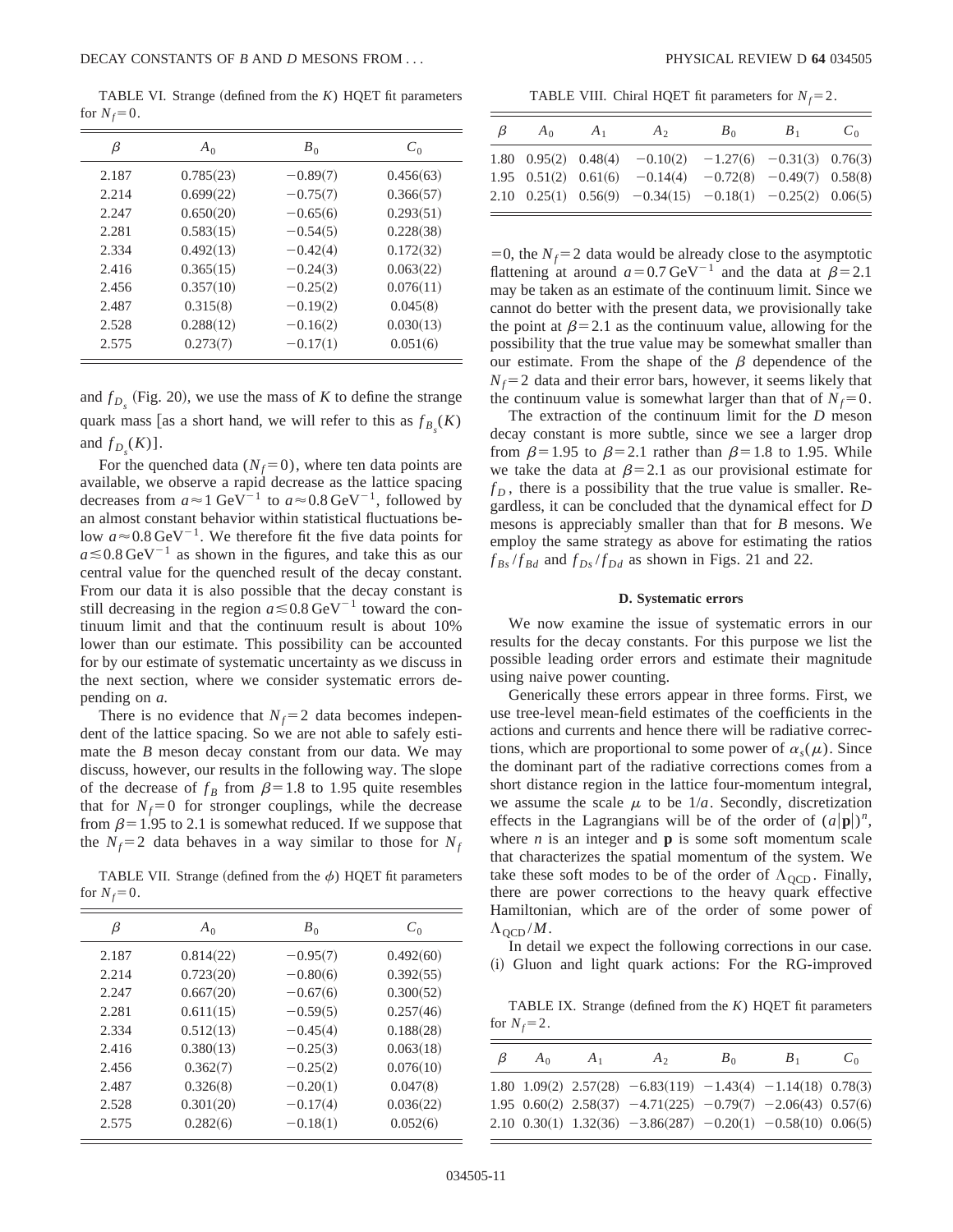TABLE X. Strange (defined from the  $\phi$ ) HQET fit parameters for  $N_f=2$ .

| $\beta$ | $A_0$ | $A_{1}$ | $A_{2}$                                                           | $B_{0}$ | $B_{1}$ | $C_0$ |
|---------|-------|---------|-------------------------------------------------------------------|---------|---------|-------|
|         |       |         | 1.80 1.13(2) 2.64(26) $-7.25(156)$ $-1.49(3)$ $-1.13(18)$ 0.81(3) |         |         |       |
|         |       |         | 1.95 0.62(3) 2.65(37) $-5.55(217)$ $-0.82(8)$ $-1.97(42)$ 0.59(7) |         |         |       |
|         |       |         | 2.10 0.31(1) 1.22(36) $-2.69(282)$ $-0.21(1)$ $-0.63(9)$ 0.07(4)  |         |         |       |

gauge action, the leading discretization error is of the same order as the plaquette gauge action, which is  $(a\Lambda_{\text{QCD}})^2$ . For the  $O(a)$ -improved Wilson quark action for light quarks, the leading error is of  $O(\alpha_s a \Lambda_{\text{OCD}})$  since the coefficient  $c_{SW}$  is tuned at one-loop level only by the mean field improvement. (ii) Heavy quark action: For the  $O(a)$ -improved Wilson quark action, the leading error appears in the  $1/M^2$  term at the tree level in the effective Hamiltonain, which is a source of systematic error of  $O[(\Lambda_{\text{OCD}}/M)^2]$ . An additional error comes from the radiative correction that changes the relation between  $M_2$  and  $M_B$ , and yields an uncertainty of  $O(\alpha_s \Lambda_{\text{QCD}} / M)$ . (iii) Current corrections: The renormalization coefficient  $Z_A$  is computed only to one-loop accuracy, hence higher order uncertainties are of the order of  $\alpha_s^2$ . Other corrections to the current are present, but these are of the same order as those in the heavy quark effective Hamiltonian.

The size of these corrections are estimated in Tables XIII and XIV for the *B* and *D* mesons. Numerical values are evaluated adopting the MS coupling at the scale  $\mu = 1/a$  defined by Eq. (30) and  $\Lambda_{\text{QCD}}$ =300 MeV or  $\Lambda_{\text{QCD}}$ =600 MeV, and substituting in *M* the physical *B* or *D* meson mass. In the case of  $N_f=0$ , we only choose three representative  $\beta$  values as the variation of the errors is so mild across the available range of lattice spacings. The total uncertainty is estimated by adding all individual sources in quadrature.

Since the estimates attempted in these tables are not more than an order counting exercise, the evaluated systematic errors may be underestimated. For instance, the typical momentum scale of the system can easily be twice as large as the QCD scale  $\Lambda_{\text{QCD}}$ =300 MeV. Therefore, we also make the similar estimates with  $\Lambda_{\text{QCD}}$ =600 MeV. In Fig. 23 we replot  $f_{B_d}$  for  $N_f$ =2 as a function of lattice spacing. The statistical error is shown by thick error bars, while thin lines represent the total error for which the statistical and estimated systematic errors are added in quadrature. The systematic errors are estimated with  $\Lambda_{\text{OCD}}$ =300 MeV (circles) or  $\Lambda_{\text{OCD}}$ =600 MeV (diamonds). The systematic error is the smallest at the finest lattice spacing ( $\beta$ =2.1) as one can see in Table XIII. This confirms our expectation that the result from this  $\beta$  value provides the best estimate for  $f_{B_d}$  in the continuum limit. It is also important to note that the data at coarser lattice spacings are consistent with the result at  $\beta$  $=2.1$ , if we take the systematic error into account with  $\Lambda_{\text{OCD}}$ =600 MeV. It suggests that our estimate of systematic errors is realistic for  $\Lambda_{\text{QCD}}$ =600 MeV, which we employ in quoting the systematic errors in the following.

The systematic errors can also be examined by taking other quantities to set the lattice scale, with which the systematic errors enter in a different way. To see this, instead of the rho meson mass employed in this work, we take the pion decay constant  $f_{\pi}$  to normalize the decay constant, while the lattice scale from  $m<sub>\rho</sub>$  is used to fix the physical quark masses. The result is plotted in Fig. 24 for  $f_{B_d}$  and in Fig. 25 for  $f_{D_d}$ . One can see that the lattice spacing dependence is rather milder when  $f_{\pi}$  is used for normalization for both  $N_f$ =2 and  $N_f$ =0. Furthermore, with our estimation of the systematic error as presented above, the decay constants calculated with  $f_{\pi}$  normalization are contained within the error band of those obtained with the  $m<sub>o</sub>$  normalization. It should be noted that lattice spacings determined using  $f_{\pi}$  are larger than that determined from  $m<sub>o</sub>$ . As a result, and this is particularly true at coarser lattice spacings, the perturbative corrections will be larger, as will the systematic error.

#### **E. Continuum estimate**

In Figs. 17–20 we plot our final results, including the estimated total error, for the continuum value of the heavy-

| $n_f$          | β     | $f_{Bd}$ (GeV) | $f_{Bs}(K)$ (GeV) | $f_{Bs}(\phi)$ (GeV) | $f_{Rs}(K)/f_{Rd}$ | $f_{Bs}(\phi)/f_{Bd}$ |
|----------------|-------|----------------|-------------------|----------------------|--------------------|-----------------------|
| 2              | 1.80  | 0.287(7)       | 0.331(5)          | 0.340(5)             | 1.152(19)          | 1.181(26)             |
| 2              | 1.95  | 0.234(8)       | 0.276(7)          | 0.283(8)             | 1.179(43)          | 1.211(45)             |
| 2              | 2.10  | 0.208(10)      | 0.250(10)         | 0.258(10)            | 1.203(29)          | 1.241(36)             |
| $\Omega$       | 2.187 | 0.229(7)       | 0.268(5)          | 0.276(5)             | 1.171(13)          | 1.121(16)             |
| $\overline{0}$ | 2.214 | 0.220(8)       | 0.258(5)          | 0.265(5)             | 1.169(20)          | 1.202(25)             |
| $\Omega$       | 2.247 | 0.223(6)       | 0.260(5)          | 0.266(5)             | 1.165(16)          | 1.194(19)             |
| $\overline{0}$ | 2.281 | 0.204(7)       | 0.244(4)          | 0.254(3)             | 1.196(31)          | 1.243(40)             |
| $\Omega$       | 2.334 | 0.195(7)       | 0.232(4)          | 0.240(4)             | 1.186(29)          | 1.227(35)             |
| $\Omega$       | 2.416 | 0.188(6)       | 0.212(5)          | 0.220(5)             | 1.126(11)          | 1.169(15)             |
| $\Omega$       | 2.456 | 0.204(11)      | 0.228(4)          | 0.232(3)             | 1.111(58)          | 1.103(39)             |
| $\Omega$       | 2.487 | 0.184(5)       | 0.217(4)          | 0.226(3)             | 1.182(14)          | 1.221(18)             |
| $\Omega$       | 2.528 | 0.182(11)      | 0.219(6)          | 0.228(9)             | 1.190(104)         | 1.235(130)            |
| $\Omega$       | 2.575 | 0.192(6)       | 0.221(4)          | 0.227(4)             | 1.151(18)          | 1.183(21)             |

TABLE XI. Decay constants  $f_{Bd}$  and  $f_{Bs}$  at each bare gauge coupling.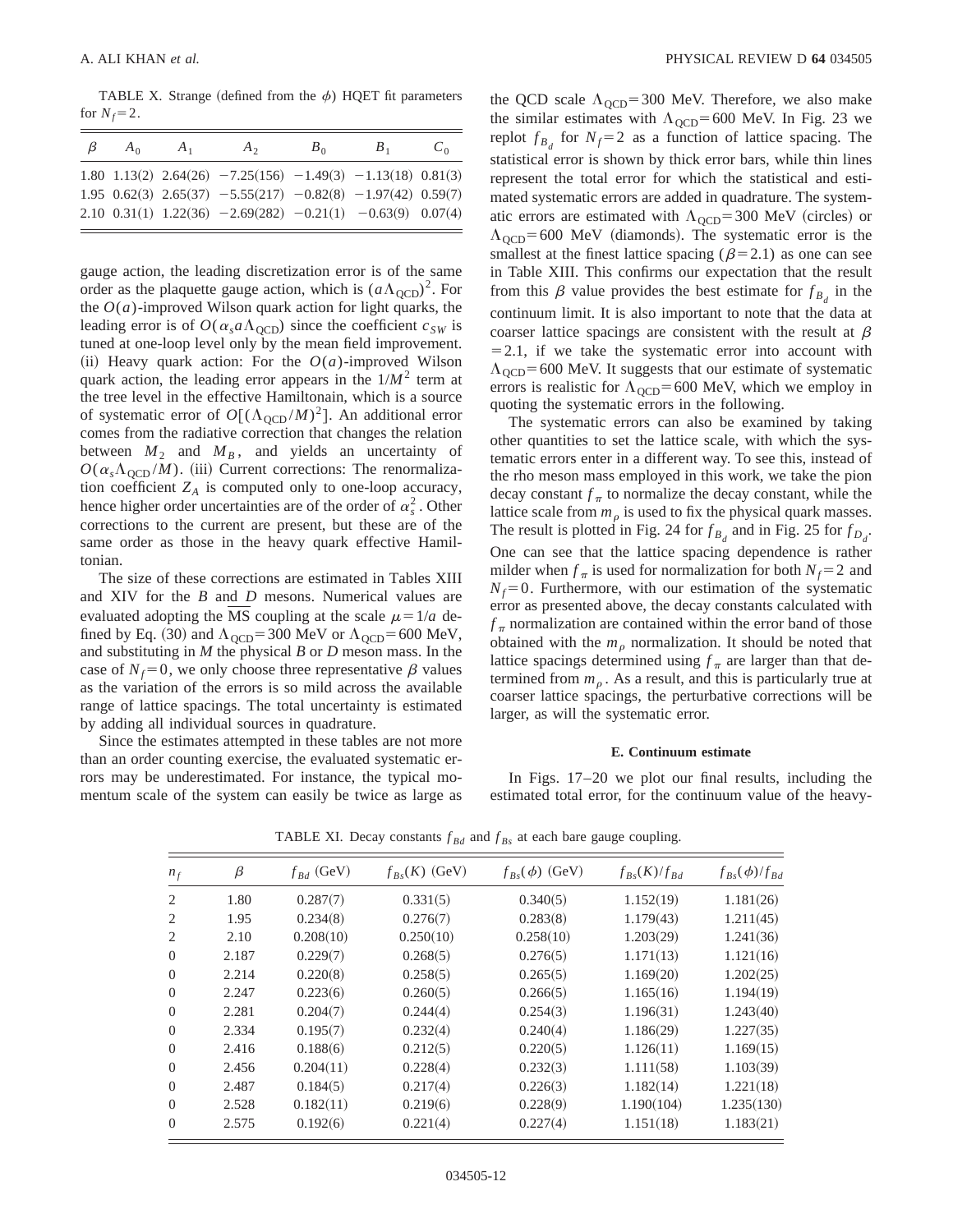| $n_f$    | $\beta$ | $f_{Dd}$ (GeV) | $f_{Ds}(K)$ (GeV) | $f_{Ds}(\phi)$ (GeV) | $f_{Ds}(K)/f_{Dd}$ | $f_{Ds}(\phi)/f_{Dd}$ |
|----------|---------|----------------|-------------------|----------------------|--------------------|-----------------------|
| 2        | 1.80    | 0.301(9)       | 0.346(7)          | 0.352(6)             | 1.151(18)          | 1.168(24)             |
| 2        | 1.95    | 0.284(13)      | 0.312(11)         | 0.316(11)            | 1.097(40)          | 1.111(39)             |
| 2        | 2.10    | 0.225(14)      | 0.267(13)         | 0.277(13)            | 1.182(39)          | 1.223(47)             |
| $\theta$ | 2.187   | 0.258(4)       | 0.295(3)          | 0.300(3)             | 1.143(7)           | 1.165(8)              |
| $\Omega$ | 2.214   | 0.247(4)       | 0.284(3)          | 0.290(3)             | 1.149(9)           | 1.172(12)             |
| $\Omega$ | 2.247   | 0.250(4)       | 0.287(3)          | 0.293(3)             | 1.146(8)           | 1.169(10)             |
| $\Omega$ | 2.281   | 0.236(4)       | 0.274(2)          | 0.282(2)             | 1.160(17)          | 1.191(22)             |
| $\Omega$ | 2.334   | 0.229(4)       | 0.263(3)          | 0.269(3)             | 1.148(12)          | 1.175(14)             |
| $\theta$ | 2.416   | 0.222(4)       | 0.246(3)          | 0.253(3)             | 1.104(9)           | 1.135(11)             |
| $\Omega$ | 2.456   | 0.229(8)       | 0.254(3)          | 0.257(3)             | 1.129(73)          | 1.119(46)             |
| $\Omega$ | 2.487   | 0.215(3)       | 0.249(2)          | 0.256(2)             | 1.159(7)           | 1.188(9)              |
| $\Omega$ | 2.528   | 0.215(10)      | 0.250(4)          | 0.256(6)             | 1.133(67)          | 1.159(81)             |
| $\Omega$ | 2.575   | 0.215(4)       | 0.245(3)          | 0.251(3)             | 1.138(13)          | 1.163(16)             |

TABLE XII. Decay constants  $f_{Dd}$  and  $f_{Ds}$  at each bare gauge coupling.

light decay constants at  $a=0$ . For the  $N_f=2$  calculation with dynamical quarks, the central value is taken from the data at the finest lattice spacing ( $\beta$ =2.1), and the total error shown is obtained by quadratically adding the statistical and systematic errors. Numerically, we find, for  $N_f = 2$ ,

$$
f_{Bd}^{N_f=2} = 208(10)(29) \text{ MeV},\tag{33}
$$

$$
f_{Bs}^{N_f=2} = 250(10)(35)(^{+8}_{-0}) \text{ MeV}, \tag{34}
$$

$$
\left(\frac{f_{Bs}}{f_{Bd}}\right)^{N_f=2} = 1.203(29)(28)(\frac{+38}{0}),\tag{35}
$$

$$
f_{Dd}^{N_f=2} = 225(14)(40) \text{ MeV}, \tag{36}
$$

$$
f_{Ds}^{N_f=2} = 267(13)(48)(_{-0}^{+10}) \text{ MeV}, \tag{37}
$$



FIG. 17.  $f_{Bd}$  for  $N_f$ =2 (filled circles) and  $N_f$ =0 (open circles) as a function of lattice spacing *a*. The error bar for the data points represents the statistical errors only, while those in the continuum limit  $(a=0)$  are the systematic and statistical errors added in quadrature. FIG. 18. Same as Fig. 17, but for  $f_{B_s}(K)$ .

$$
\left(\frac{f_{Ds}}{f_{Dd}}\right)^{N_f=2} = 1.182(39)(25)(^{+41}_{-0}).\tag{38}
$$

The first error is statistical, and the second error is the cumulative systematic error outlined above. For the ratios, as ambiguities due to the renormalization coefficient are eliminated, only the effect of the gluonic and light quark errors are included. In the case of those quantities involving the strange quark, the central value was taken from the strange quark mass defined from  $m<sub>K</sub>$ , while a systematic error was estimated from mass of the  $\phi$ . If instead of adding the systematic errors quadratically, we added them linearly, the final results, taking  $f_{Bd}$  as an example, would be  $f_{Bd}$  $=208(10)(50)$  MeV. It is encouraging that our prediction for  $f_{D_s}$  with  $N_f$ = 2 is consistent with the recent experiments  $285 \pm 20 \pm 40$  MeV (ALEPH [2]) and  $280 \pm 19 \pm 44$  MeV  $(CLEO [3]).$ 

We also quote the results for the quenched case  $N_f=0$ , for which we employ a constant fit to the five data points in the region  $a \leq 0.8$  GeV<sup>-1</sup> corresponding to  $\beta = 2.575$ 

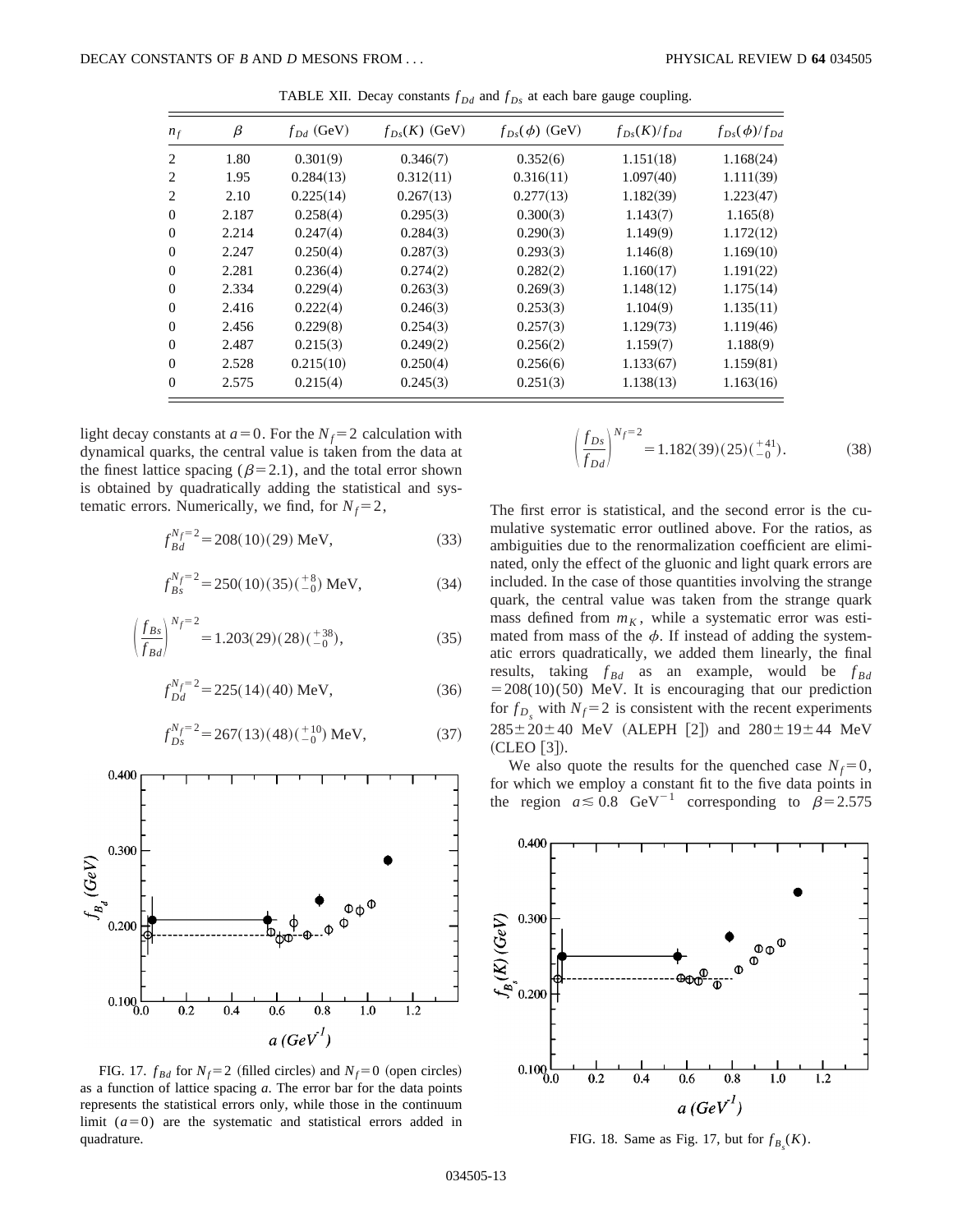

FIG. 19. Same as Fig. 17, but for  $f_{D_d}$ .



FIG. 20. Same as Fig. 17, but for  $f_{D_s}(K)$ .



FIG. 21. A comparison of the ratio  $f_{Bs}(K)/f_{Bd}$  for  $N_f=0$  and  $N_f$ = 2. The error bars of the continuum limit results are the systematic and statistical errors added in quadrature.



FIG. 22. Same as Fig. 21, but for  $f_{Ds}(K)/f_{Dd}$ .

 $-2.416$ . The estimated systematic error varies only slightly in this region, and we find, for  $N_f=0$ ,

$$
f_{Bd}^{N_f=0} = 188(3)(26) \text{ MeV},\tag{39}
$$

$$
f_{Bs}^{N_f=0} = 220(2)(31)(^{+8}_{-0}) \text{ MeV}, \tag{40}
$$

$$
\left(\frac{f_{Bs}}{f_{Bd}}\right)^{N_f=0} = 1.148(8)(20)(^{+39}_{-0}),\tag{41}
$$

$$
f_{Dd}^{N_f=0} = 218(2)(39) \text{ MeV}, \tag{42}
$$

$$
f_{Ds}^{N_f=0} = 250(1)(45)(^{+6}_{-0}) \text{ MeV}, \tag{43}
$$

TABLE XIII. Estimates of systematic errors for  $N_f$ = 2.  $\Lambda_{\text{QCD}}$  is taken to be 300 MeV (top half) or 600 MeV (bottom half).

| $\Lambda_{\text{OCD}}$ =300 MeV                                           |                                 |                                                                              |         |  |
|---------------------------------------------------------------------------|---------------------------------|------------------------------------------------------------------------------|---------|--|
| β                                                                         | 1.8                             | 1.95                                                                         | 2.1     |  |
| $(\Lambda_{\text{QCD}}/M_B)^2$ , $(\Lambda_{\text{QCD}}/M_D)^2$           |                                 | $\langle 1\%, 3\% \rangle \langle 1\%, 3\% \rangle \langle 1\%, 3\% \rangle$ |         |  |
| $\alpha_s^2$                                                              | 6%                              | 5%                                                                           | 4%      |  |
| $(a\Lambda_{\text{QCD}})^2$                                               | 11%                             | 6%                                                                           | 3%      |  |
| $\alpha_s a \Lambda_{\text{OCD}}$                                         | 8%                              | 5%                                                                           | 3%      |  |
| $\alpha_s \Lambda_{\text{QCD}}/M_B$ , $\alpha_s \Lambda_{\text{QCD}}/M_D$ | $1\%$ , 4%                      | $1\%$ , $4\%$                                                                | 1%,3%   |  |
| total                                                                     |                                 | 15%, 16% 9%, 11%                                                             | 6%, 7%  |  |
|                                                                           | $\Lambda_{\text{OCD}}$ =600 MeV |                                                                              |         |  |
| β                                                                         | 1.8                             | 1.95                                                                         | 2.1     |  |
| $(\Lambda_{\text{QCD}}/M_B)^2$ , $(\Lambda_{\text{QCD}}/M_D)^2$           | 1%, 10%                         | 1%, 10%                                                                      | 1%, 10% |  |
| $\alpha_s^2$                                                              | 6%                              | 5%                                                                           | 4%      |  |
| $(a\Lambda_{\text{QCD}})^2$                                               | 42%                             | 22%                                                                          | 11%     |  |
| $\alpha_s a \Lambda_{\text{OCD}}$                                         | 16%                             | 11%                                                                          | 7%      |  |
| $\alpha_s \Lambda_{\text{QCD}}/M_B$ , $\alpha_s \Lambda_{\text{QCD}}/M_D$ | 3%, 7%                          | 3%, 7%                                                                       | 2%,6%   |  |
| total                                                                     |                                 | 45%, 47% 25%, 28% 14%, 18%                                                   |         |  |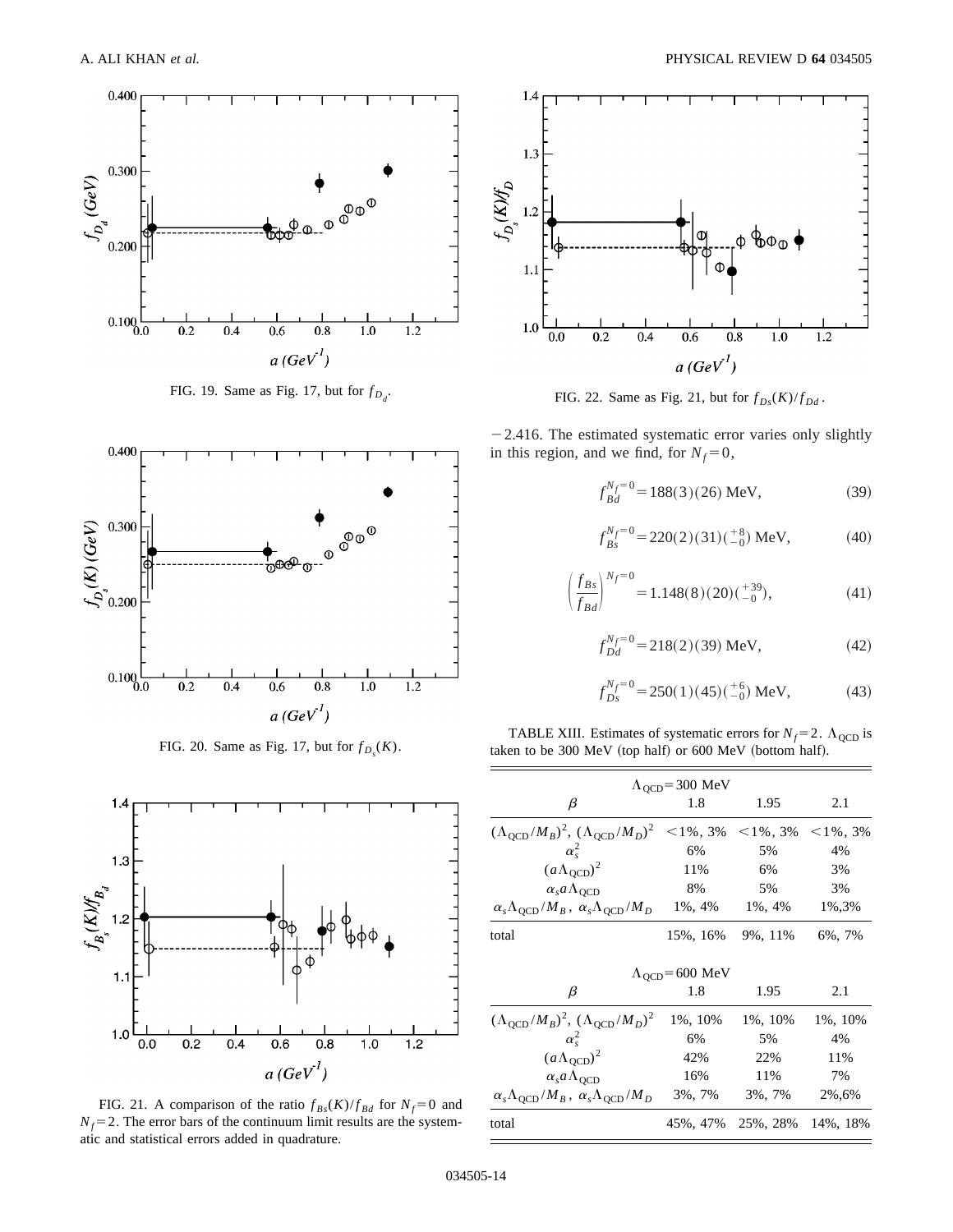TABLE XIV. Estimate of systematic errors for  $N_f = 0$ .  $\Lambda_{\text{QCD}}$  is taken to be 300 MeV (top half) or  $600$  MeV (bottom half).

| $\Lambda_{OCD}$ =300 MeV                                                  |               |                                                     |              |  |
|---------------------------------------------------------------------------|---------------|-----------------------------------------------------|--------------|--|
| β                                                                         | 2.187         | 2.416                                               | 2.575        |  |
| $(\Lambda_{\text{QCD}}/M_B)^2$ , $(\Lambda_{\text{QCD}}/M_D)^2$           |               | $\langle 1\%, 3\% \rangle \langle 1\%, 3\% \rangle$ | $< 1\%$ , 3% |  |
| $\alpha_s^2$                                                              | 5%            | 4%                                                  | 3%           |  |
| $(a\Lambda_{\text{OCD}})^2$                                               | 9%            | 5%                                                  | 3%           |  |
| $\alpha_s a \Lambda_{\text{OCD}}$                                         | 7%            | 4%                                                  | 3%           |  |
| $\alpha_s \Lambda_{\text{QCD}}/M_B$ , $\alpha_s \Lambda_{\text{QCD}}/M_D$ | $1\%$ , $4\%$ | 1%, 3%                                              | 1%,3%        |  |
| total                                                                     | 13%, 13%      | 8%, 9%                                              | 5%, 7%       |  |
| $\Lambda_{\text{OCD}}$ =600 MeV                                           |               |                                                     |              |  |
| β                                                                         | 2.187         | 2.416                                               | 2.575        |  |
| $(\Lambda_{\text{OCD}}/M_B)^2$ , $(\Lambda_{\text{OCD}}/M_D)^2$           | 1%, 10%       | 1%, 10%                                             | 1%, 10%      |  |
| $\alpha_{s}^2$                                                            | 5%            | 4%                                                  | 3%           |  |
| $(a\Lambda_{\text{QCD}})^2$                                               | 37%           | 19%                                                 | 12%          |  |
| $\alpha_s a \Lambda_{\text{QCD}}$                                         | 14%           | 9%                                                  | 6%           |  |
| $\alpha_s \Lambda_{\rm QCD}/M_B$ , $\alpha_s \Lambda_{\rm QCD}/M_D$       | 3%, 7%        | 2%, 6%                                              | 2%,6%        |  |
| total (linear)                                                            | 60%, 73%      | 35%, 48%                                            | 24%, 37%     |  |
| total (quadratic)                                                         | 40%, 42%      | 22%, 24%                                            | 14%, 18%     |  |

$$
\left(\frac{f_{Ds}}{f_{Dd}}\right)^{N_f=0} = 1.138(5)(18)(^{+29}_{-0}),\tag{44}
$$

where the systematic errors are assigned with the same strategy as for the case of  $N_f=2$ .

These quenched decay constants lie at the upper end when compared with those from previous quenched lattice calculations, whose recent summary is  $f_{Bd} = 170(20)$  MeV,  $f_{Bs}$  $=195(20)$  MeV [4], and  $f_{Dd}=200(20)$  MeV,  $f_{Ds}$  $=220(^{+25}_{-20})$  MeV [5]. However, taking the systematic errors



FIG. 23.  $f_{B_d}$  with combined statistical and systematic errors for  $N_f$ =2. The statistical error is shown by thick error bars, while thin lines represent the total error for which the statistical and estimated systematic errors are added in quadrature. Circles employ  $\Lambda_{\text{QCD}}$ = 300 MeV for estimating systematic errors, and diamonds  $\Lambda_{\text{QCD}}$  $=600$  MeV.



FIG. 24.  $f_{Bd}$  for  $N_f = 2$  (filled squares) and  $N_f = 0$  (open squares) as a function of lattice spacing  $a$ .  $f_{Bd}$  is normalized using  $f_{\pi}$ . The error bar for the data points represents the statistical errors only. The systematic error will be roughly the same size as that for Fig. 23.

in our results into account, our quenched results with the RG-improved action are consistent with the previous data obtained with the plaquette gauge action.

## **F. Quenching effects**

In order to see the effect of introducing sea quarks it is instructive to take the ratio of the results for  $N_f = 2$  and  $N_f$  $=0$ , for which we find

$$
\frac{f_{Bd}^{N_f=2}}{f_{Bd}^{N_f=0}} = 1.11(6),\tag{45}
$$



FIG. 25.  $f_{Dd}$  for  $N_f=2$  (filled squares) and  $N_f=0$  (open squares) as a function of lattice spacing  $a$ .  $f_{Dd}$  is normalized using  $f_{\pi}$ . The error bar for the data points represents the statistical errors only. The systematic error will be roughly the same size as that for Fig. 23.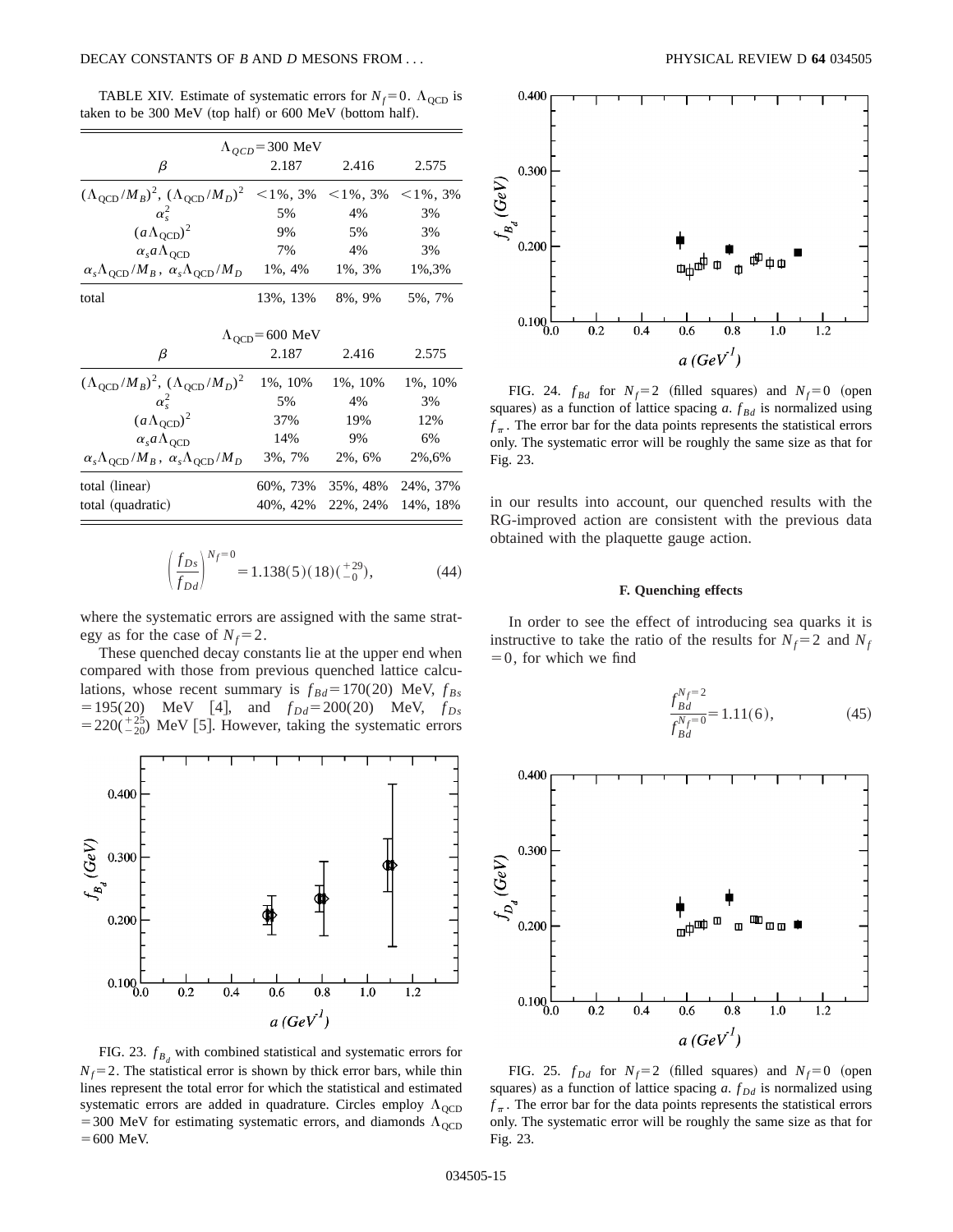$$
\frac{f_{Bs}^{N_f=2}}{f_{Bs}^{N_f=0}} = 1.14(5),\tag{46}
$$

$$
\left(\frac{f_{Bs}}{f_{Bd}}\right)^{N_f=2} / \left(\frac{f_{Bs}}{f_{Bd}}\right)^{N_f=0} = 1.05(3),\tag{47}
$$

$$
\frac{f_{Dd}^{N_f=2}}{f_{Dd}^{N_f=0}} = 1.03(6),\tag{48}
$$

$$
\frac{f_{Ds}^{N_f=2}}{f_{Ds}^{N_f=0}} = 1.07(5),\tag{49}
$$

$$
\left(\frac{f_{Ds}}{f_{Dd}}\right)^{N_f=2} / \left(\frac{f_{Ds}}{f_{Dd}}\right)^{N_f=0} = 1.04(3). \tag{50}
$$

The errors quoted above are statistical only. We observe that the central value increases by 10–15 % for the *B* meson decay constants when two flavors of dynamical quarks are introduced, which has statistical significance of 2 to 3 standard deviations. For the *D* meson decay constant, on the other hand, the observed increase is only 3–7%, and the effect is statistically not very significant. For the ratio of decay constants we find only a small change from  $N_f=0$  to  $N_f=2$ .

We assumed that the systematic errors cancel in the ratio. This assumption is supported by the similar *a* dependence of  $f_B$  for  $N_f$ =2 and for  $N_f$ =0. To be convincing, however, more data is necessary especially in the smaller *a* region.

An increase of *B* meson decay constants in the presence of dynamical sea quarks has already been suggested in Refs. [ $9,10$ ]. Our results also show this trend, providing further evidence that the upward shift is real.

## **VI. CONCLUSIONS**

In this paper we have presented a calculation of the heavy-light axial decay constants  $f_{Bd}$ ,  $f_{Bs}$ ,  $f_{Dd}$ ,  $f_{Ds}$  and their ratios in lattice QCD with two degenerate flavors of sea quark  $(N_f=2)$  where the same discretization scheme has been employed for the sea and light valence quarks. In order to carry out the calculation with the computational resources available, the heavy quarks are treated using an effective field theory approach, and the light quark and gluon fields actions are improved to minimize the discretization error. The calculation is also made in the quenched  $(N_f=0)$  case since these decay constants have not been calculated before with this combination of actions.

In comparing our  $N_f=0$  and  $N_f=2$  results we see that  $f_{Bd}$  and  $f_{Bs}$  for  $N_f=2$  are significantly larger than the  $N_f$  $=0$  results by 2–3 standard deviations, indicating a shift of 10–15 %. On the other hand, the same cannot be said for the decay constants  $f_{Dd}$  and  $f_{Ds}$ . It is encouraging that our prediction  $f_{D_s} = 267(\frac{+51}{-50})$  MeV with  $N_f = 2$ , where the total error is obtained by quadrature, is consistent with recent experiments. In conjunction with the available experimental data, our values for the  $N_f=2$  *B* meson decay constants  $f_{B_d}$  = 208(31) MeV and  $f_{B_s}$  = 250( $^{+37}_{-36}$ ) MeV are consistent with the hypothesis that the Wolfenstein parameter  $\rho$  [33] is positive. Given our results for  $N_f=0$  and  $N_f=2$ , it is reasonable to think that additional flavors of sea quarks will increase  $f_{Bd}$  and  $f_{Bs}$  still further, which in turn favors a positive value for  $\rho$  even more.

The unsatisfactory aspect of our results is a sizable variation of the decay constants with lattice spacing. A possible origin of this problem is a necessity to include  $O(a)$  and higher improvement terms in the axial vector current. Higher order corrections in the renormalization constants may also be important at the coarse lattice spacings of  $a^{-1} \approx 1-2$ GeV explored in the present simulation. The study of these issues is clearly needed to consolidate the results for  $N_f=2$ and further explore the final goal of predicting the heavylight decay constants for the realistic spectrum of dynamical sea quarks.

#### **ACKNOWLEDGMENTS**

The authors would like to express their thanks to K.-I. Ishikawa for providing expressions for the axial renormalization coefficient. This work is supported in part by the Grantsin-Aid of Ministry of Education (Nos. 09304029, 10640246, 10640248, 10740107, 11640250, 11640294, 11740162). T.M. and A.A.K. were supported by the JSPS Research for the Future Program (Project No. JSPS-RFTF 97P01102).

- @1# A.J. Buras, M. Jamin, and P.H. Weisz, Nucl. Phys. **B347**, 491  $(1990).$
- [2] ALEPH Collaboration, contributed paper to XXXth International Conference on High Energy Physics, 2000, Osaka, Japan, ALEPH 2000-062.
- [3] CLEO Collaboration, M. Chadha *et al.*, Phys. Rev. D 58, 032002 (1998).
- [4] S. Hashimoto, Nucl. Phys. B (Proc. Suppl.) **83-84**, 3 (2000).
- $[5]$  T. Draper, Nucl. Phys. B (Proc. Suppl.) **73**, 43  $(1999)$ .
- @6# CP-PACS Collaboration, S. Aoki *et al.*, Phys. Rev. Lett. **84**, 238 (2000).
- $[7]$  M.J. Booth, Phys. Rev. D **51**, 2338  $(1995)$ .
- [8] S.R. Sharpe and Y. Zhang, Phys. Rev. D **53**, 5125 (1996).
- [9] C. Bernard *et al.*, Phys. Rev. Lett. **81**, 4812 (1998); Nucl. Phys. B (Proc. Suppl.) **83–84**, 289 (2000).
- [10] S. Collins, C.T. Davies, U.M. Heller, A. Ali Khan, J. Shigemitsu, J. Sloan, and C. Morningstar, Phys. Rev. D **60**, 074504  $(1999).$
- [11] B. Sheikholeslami and R. Wohlert, Nucl. Phys. **B259**, 572  $(1985).$
- [12] A.X. El-Khadra, A.S. Kronfeld, and P.B. Mackenzie, Phys. Rev. D 55, 3933 (1997).
- [13] Y. Iwasaki, Nucl. Phys. **B258**, 141 (1985); University of Tsukuba Report No. UTHEP-118, 1983.
- [14] CP-PACS Collaboration, A. Ali Khan *et al.* (in preparation).
- [15] S. Aoki *et al.*, Nucl. Phys. **B540**, 501 (1999).